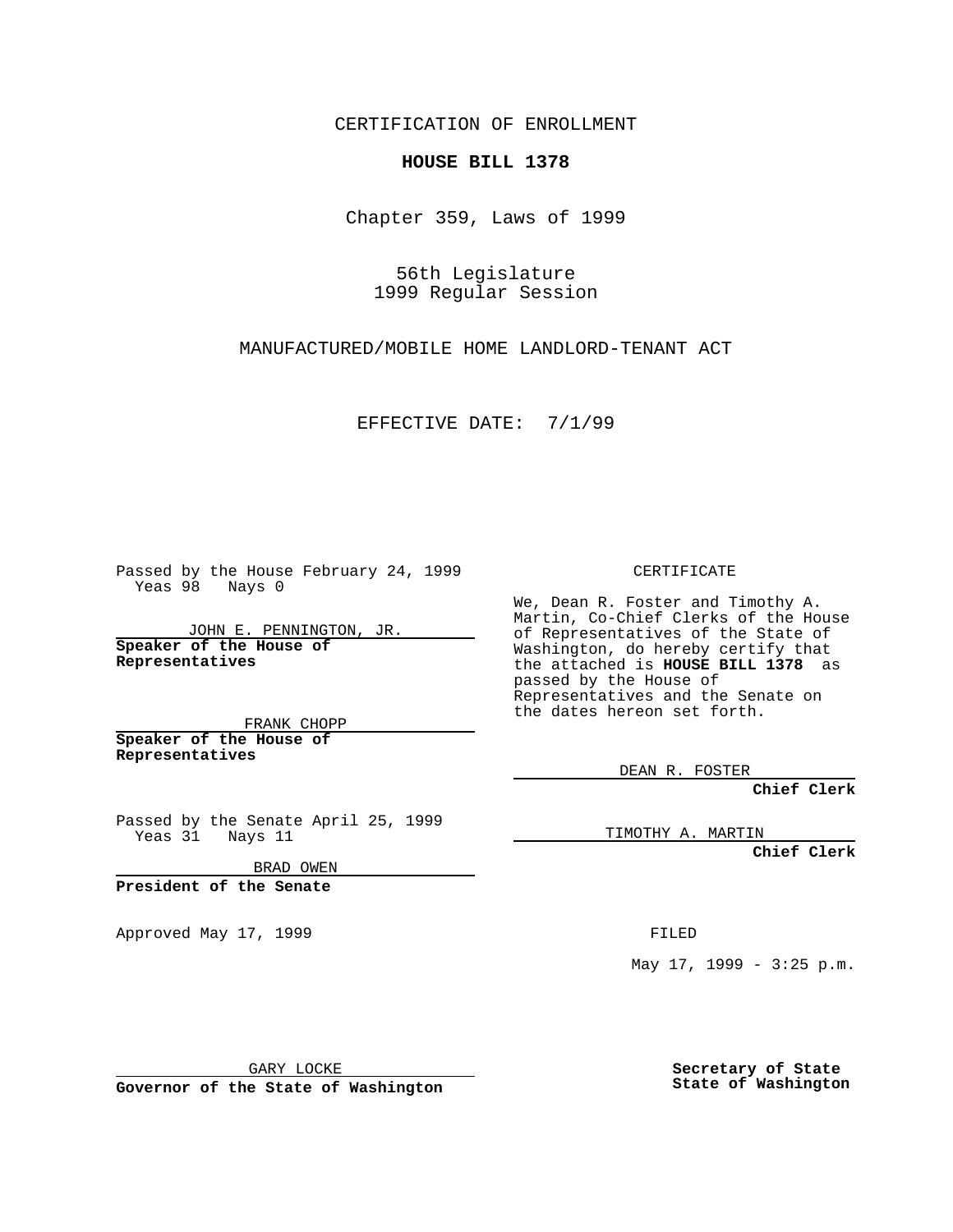## **HOUSE BILL 1378** \_\_\_\_\_\_\_\_\_\_\_\_\_\_\_\_\_\_\_\_\_\_\_\_\_\_\_\_\_\_\_\_\_\_\_\_\_\_\_\_\_\_\_\_\_\_\_

\_\_\_\_\_\_\_\_\_\_\_\_\_\_\_\_\_\_\_\_\_\_\_\_\_\_\_\_\_\_\_\_\_\_\_\_\_\_\_\_\_\_\_\_\_\_\_

Passed Legislature - 1999 Regular Session

## **State of Washington 56th Legislature 1999 Regular Session**

**By** Representatives Veloria, Dunn, Morris, Kastama, Van Luven, Ogden, Kenney, Bush, Santos, Fortunato, Hurst, Edwards, O'Brien, McDonald and Keiser

Read first time 01/22/1999. Referred to Committee on Economic Development, Housing & Trade.

 AN ACT Relating to manufactured and mobile home landlord-tenant relations; amending RCW 59.20.010, 59.20.030, 59.20.040, 59.20.050, 59.20.070, 59.20.073, 59.20.074, 59.20.075, 59.20.080, 59.20.130, 59.20.135, 59.20.145, 59.20.150, 59.20.170, 59.20.210, and 59.20.220; reenacting and amending RCW 59.20.060; adding a new section to chapter 35.21 RCW; adding a new section to chapter 35A.21 RCW; adding a new section to chapter 36.01 RCW; providing an effective date; and declaring an emergency.

9 BE IT ENACTED BY THE LEGISLATURE OF THE STATE OF WASHINGTON:

10 **Sec. 1.** RCW 59.20.010 and 1977 ex.s. c 279 s 1 are each amended to 11 read as follows:

12 This chapter shall be known and may be cited as the 13 "Manufactured/Mobile Home Landlord-Tenant Act".

14 **Sec. 2.** RCW 59.20.030 and 1998 c 118 s 1 are each amended to read 15 as follows:

16 For purposes of this chapter:

17 (1) "Abandoned" as it relates to a mobile home, manufactured home, 18 or park model owned by a tenant in a mobile home park, mobile home park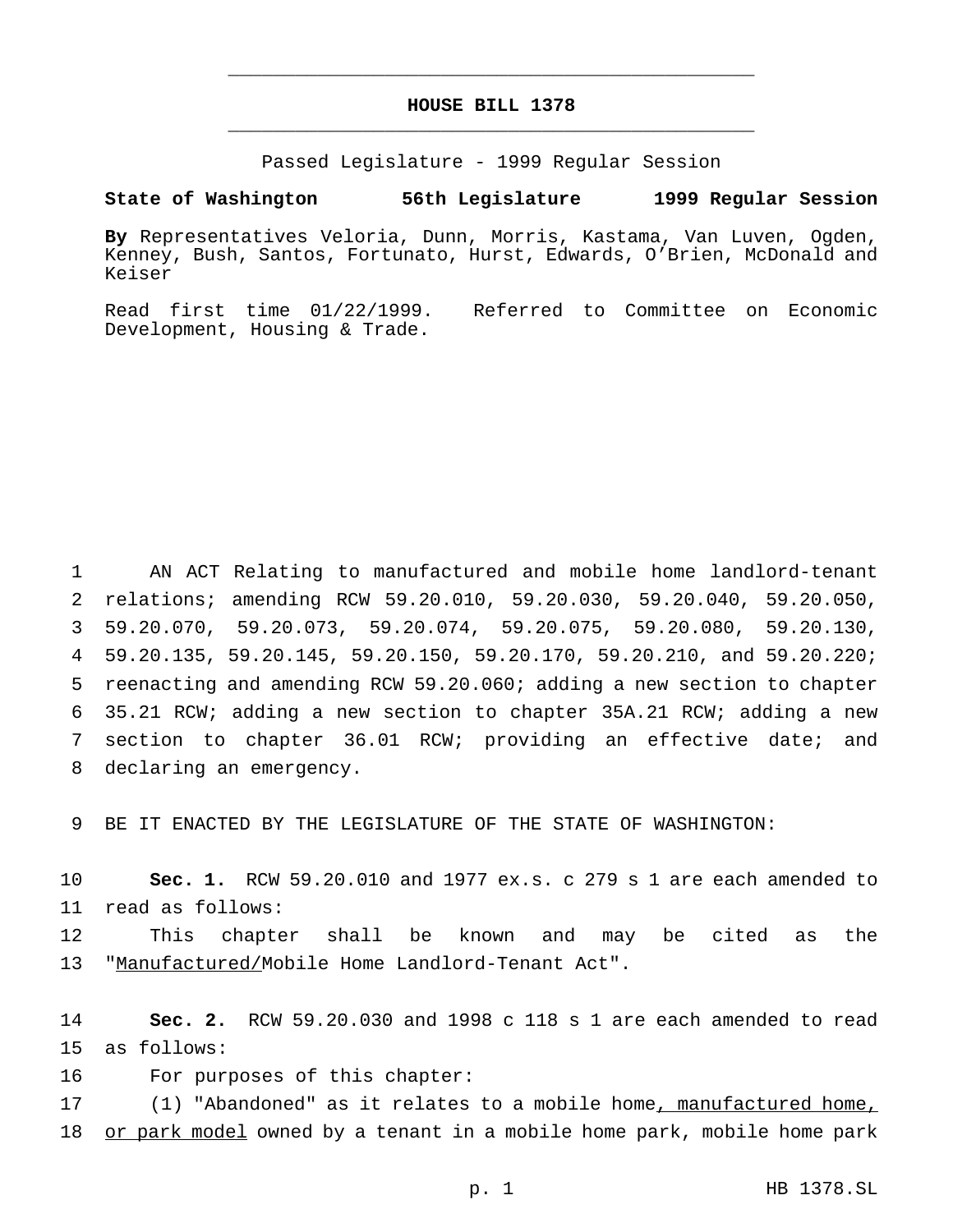cooperative, or mobile home park subdivision or tenancy in a mobile home lot means the tenant has defaulted in rent and by absence and by words or actions reasonably indicates the intention not to continue 4 tenancy;

5 (2) "Landlord" means the owner of a mobile home park and includes 6 the agents of a landlord;

7 (3) "Manufactured home" means a single-family dwelling built 8 according to the United States department of housing and urban 9 development manufactured home construction and safety standards act, 10 which is a national preemptive building code. A manufactured home 11 also: (a) Includes plumbing, heating, air conditioning, and electrical 12 systems; (b) is built on a permanent chassis; and (c) can be 13 transported in one or more sections with each section at least eight 14 feet wide and forty feet long when transported, or when installed on 15 the site is three hundred twenty square feet or greater;

16 (4) "Mobile home" means a factory-built dwelling built prior to 17 June 15, 1976, to standards other than the United States department of 18 housing and urban development code, and acceptable under applicable 19 state codes in effect at the time of construction or introduction of 20 the home into the state. Mobile homes have not been built since the 21 introduction of the United States department of housing and urban 22 development manufactured home construction and safety act;

23 (5) "Mobile home lot" means a portion of a mobile home park or 24 manufactured housing community designated as the location of one mobile 25 home, manufactured home, or park model and its accessory buildings, and 26 intended for the exclusive use as a primary residence by the occupants 27 of that mobile home, manufactured home, or park model;

28  $((4+))$  (6) "Mobile home park" or "manufactured housing community" 29 means any real property which is rented or held out for rent to others 30 for the placement of two or more mobile homes manufactured homes, or 31 park models for the primary purpose of production of income, except 32 where such real property is rented or held out for rent for seasonal 33 recreational purpose only and is not intended for year-round occupancy; 34 (((+5))) (7) "Mobile home park cooperative" or "manufactured housing 35 cooperative" means real property consisting of common areas and two or 36 more lots held out for placement of mobile homes, manufactured homes,

37 or park models in which both the individual lots and the common areas 38 are owned by an association of shareholders which leases or otherwise 39 extends the right to occupy individual lots to its own members;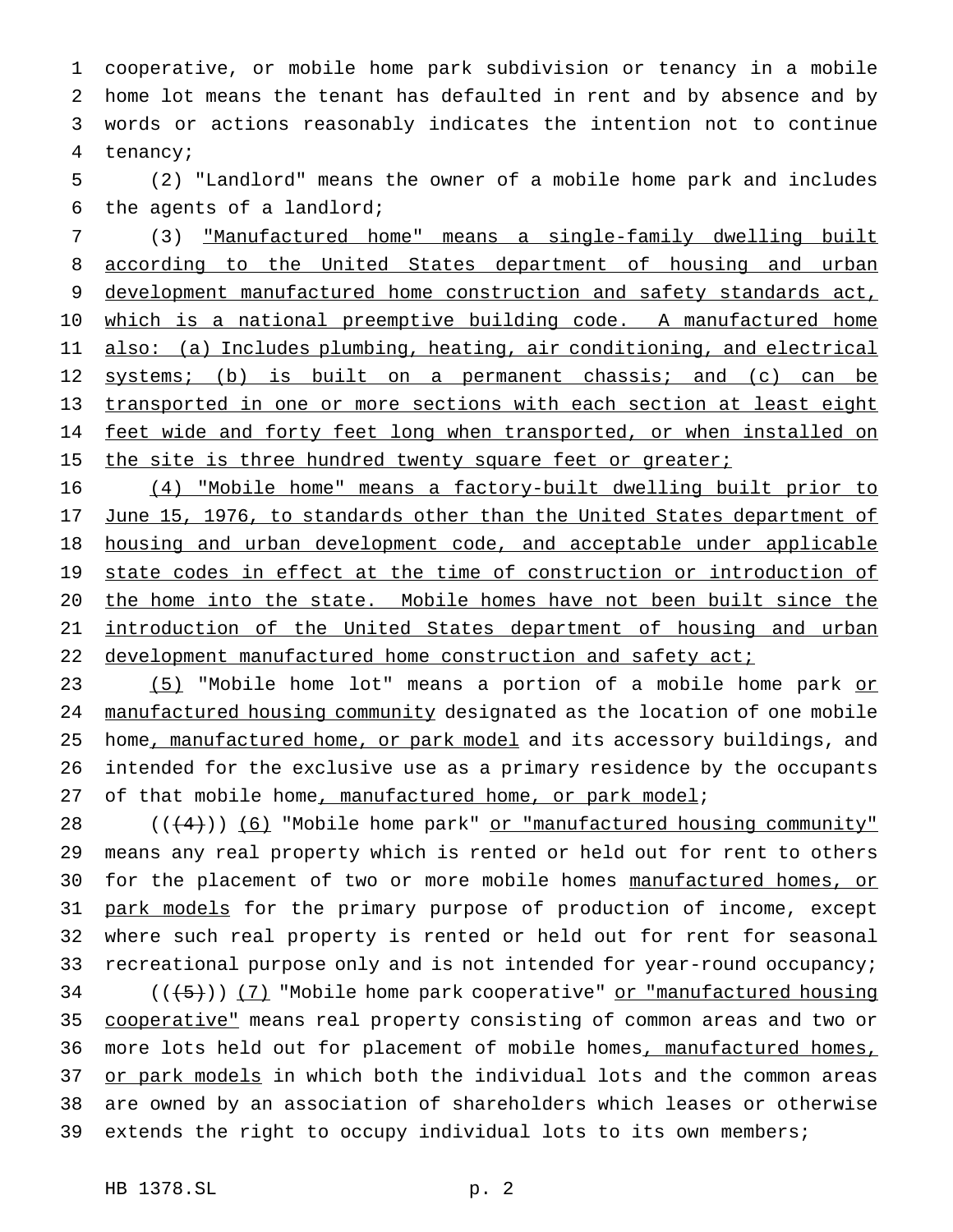1 (((6))) (8) "Mobile home park subdivision" or "manufactured housing subdivision" means real property, whether it is called a subdivision, condominium, or planned unit development, consisting of common areas 4 and two or more lots held for placement of mobile homes, manufactured homes, or park models in which there is private ownership of the individual lots and common, undivided ownership of the common areas by owners of the individual lots;

8  $((+7))$  (9) "Park model" means a recreational vehicle intended for permanent or semi-permanent installation and habitation;

 (10) "Recreational vehicle" means a travel trailer, motor home, truck camper, or camping trailer that is primarily designed and used as temporary living quarters, is either self-propelled or mounted on or drawn by another vehicle, is transient, is not occupied as a primary residence, and is not immobilized or permanently affixed to a mobile home lot;

 $((+8))$   $(11)$  "Tenant" means any person, except a transient, who rents a mobile home lot;

 $((+9))$   $(12)$  "Transient" means a person who rents a mobile home lot for a period of less than one month for purposes other than as a primary residence;

 $((+10))$   $(13)$  "Occupant" means any person, including a live-in care 22 provider, other than a tenant, who occupies a mobile home, manufactured 23 home, or park model and mobile home lot.

 **Sec. 3.** RCW 59.20.040 and 1997 c 86 s 2 are each amended to read as follows:

 This chapter shall regulate and determine legal rights, remedies, and obligations arising from any rental agreement between a landlord and a tenant regarding a mobile home lot and including specified amenities within the mobile home park, mobile home park cooperative, or mobile home park subdivision, where the tenant has no ownership interest in the property or in the association which owns the property, whose uses are referred to as a part of the rent structure paid by the tenant. All such rental agreements shall be unenforceable to the extent of any conflict with any provision of this chapter. Chapter 59.12 RCW shall be applicable only in implementation of the provisions of this chapter and not as an alternative remedy to this chapter which shall be exclusive where applicable: PROVIDED, That the provision of RCW 59.12.090, 59.12.100, and 59.12.170 shall not apply to any rental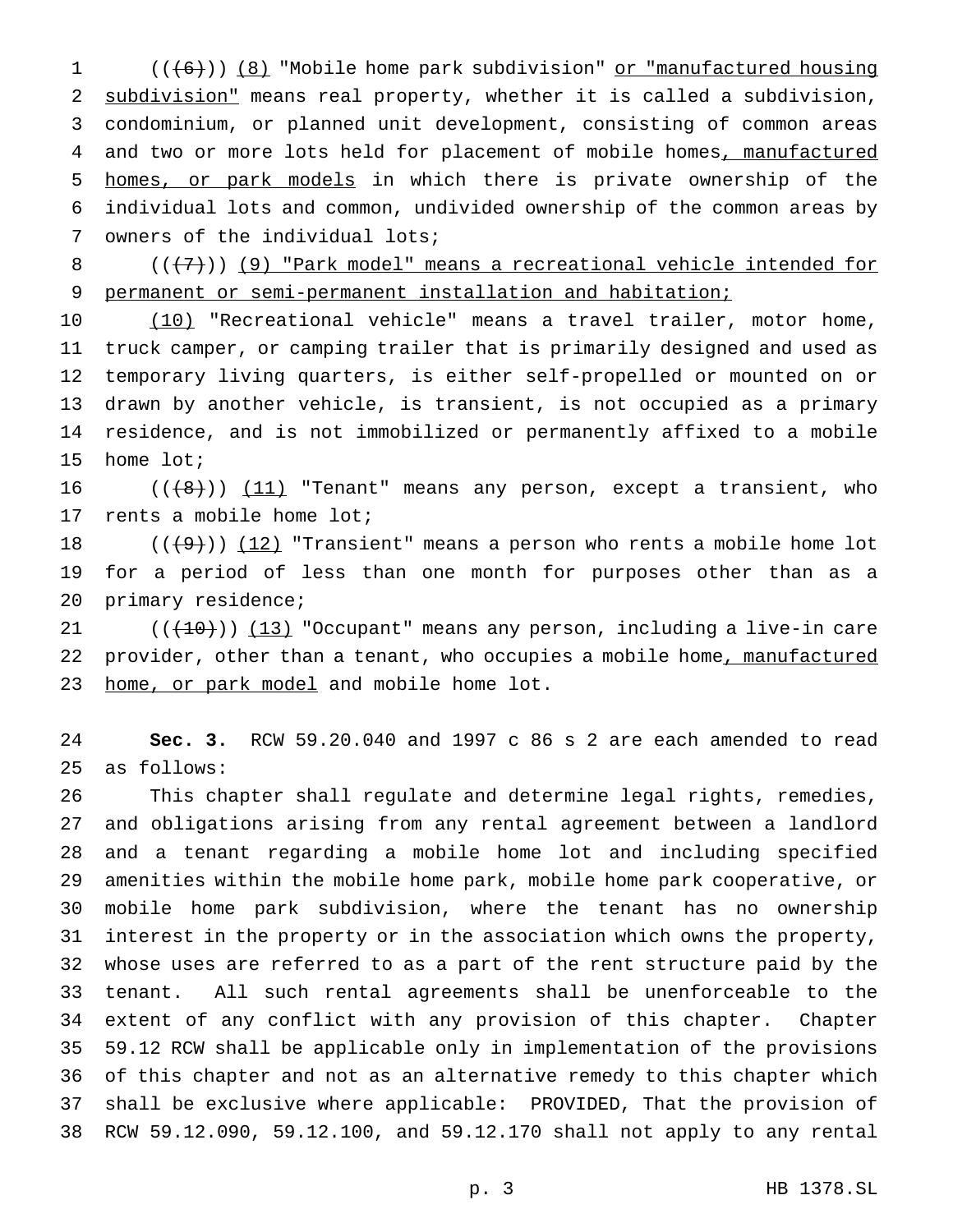agreement included under the provisions of this chapter. RCW 59.18.055 and 59.18.370 through 59.18.410 shall be applicable to any action of forcible entry or detainer or unlawful detainer arising from a tenancy 4 under the provisions of this chapter, except when a mobile home, 5 manufactured home, or park model or a tenancy in a mobile home lot is abandoned. Rentals of mobile homes, manufactured homes, or park models themselves are governed by the Residential Landlord-Tenant Act, chapter 59.18 RCW.

 **Sec. 4.** RCW 59.20.050 and 1981 c 304 s 37 are each amended to read as follows:

 (1) No landlord may offer a mobile home lot for rent to anyone without offering a written rental agreement for a term of one year or more. No landlord may offer to anyone any rental agreement for a term of one year or more for which the monthly rental is greater, or the terms of payment or other material conditions more burdensome to the tenant, than any month-to-month rental agreement also offered to such tenant or prospective tenant. Anyone who desires to occupy a mobile home lot for other than a term of one year or more may have the option to be on a month-to-month basis but must waive, in writing, the right to such one year or more term: PROVIDED, That annually, at any anniversary date of the tenancy the tenant may require that the landlord provide a written rental agreement for a term of one year. No 23 landlord shall allow a mobile home, manufactured home, or park model to be moved into a mobile home park in this state until a written rental agreement has been signed by and is in the possession of the parties: 26 PROVIDED, That if the landlord allows the tenant to move a mobile home, 27 manufactured home, or park model into a mobile home park without obtaining a written rental agreement for a term of one year or more, or a written waiver of the right to a one-year term or more, the term of the tenancy shall be deemed to be for one year from the date of occupancy of the mobile home lot;

 (2) The requirements of subsection (1) of this section shall not apply if:

 (a) The mobile home park or part thereof has been acquired or is under imminent threat of condemnation for a public works project, or (b) An employer-employee relationship exists between a landlord and tenant;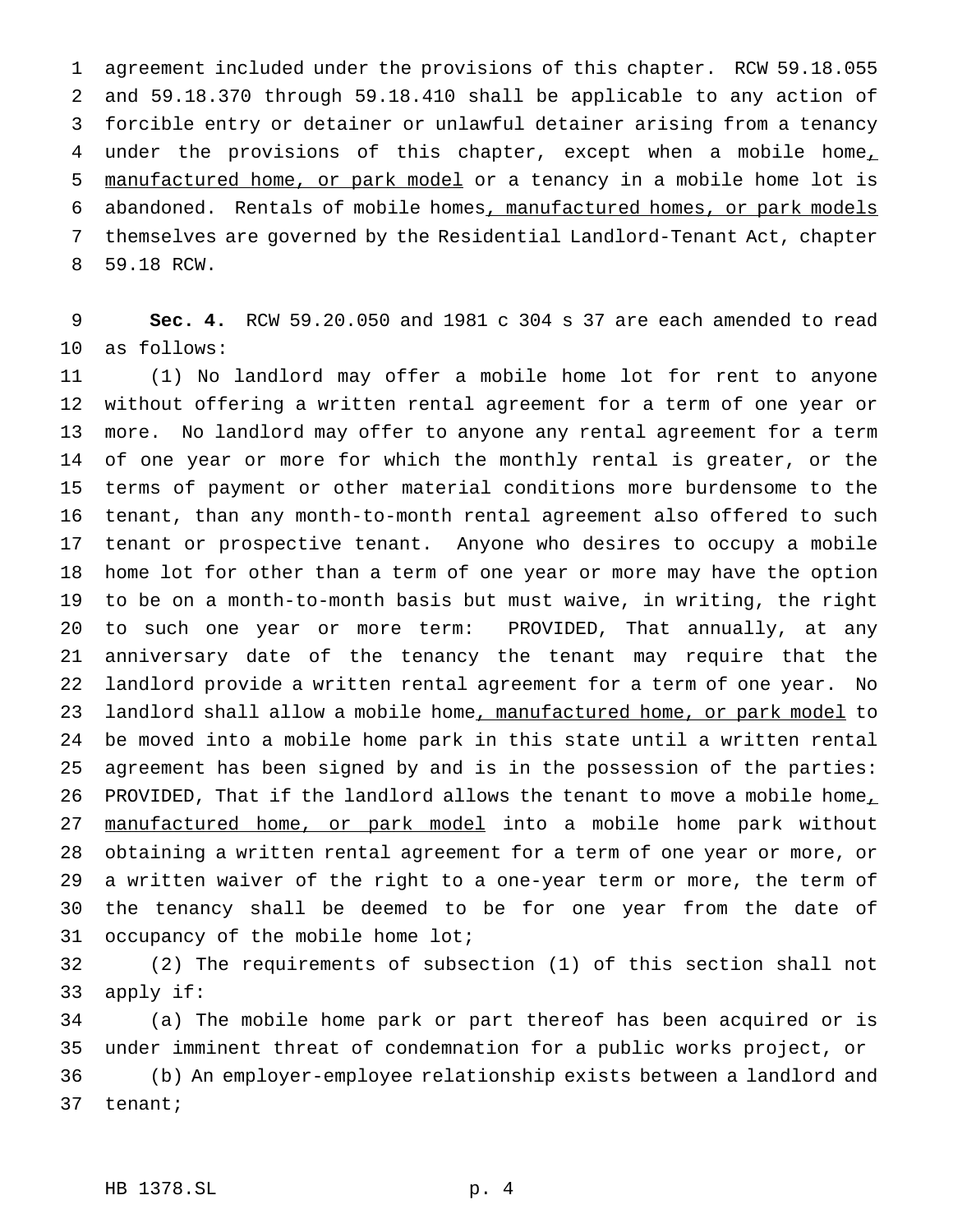(3) The provisions of this section shall apply to any tenancy upon expiration of the term of any oral or written rental agreement governing such tenancy.

 **Sec. 5.** RCW 59.20.060 and 1990 c 174 s 1 and 1990 c 169 s 1 are each reenacted and amended to read as follows:

 (1) Any mobile home space tenancy regardless of the term, shall be based upon a written rental agreement, signed by the parties, which shall contain:

 (a) The terms for the payment of rent, including time and place, and any additional charges to be paid by the tenant. Additional charges that occur less frequently than monthly shall be itemized in a 12 billing to the tenant;

 (b) Reasonable rules for guest parking which shall be clearly stated;

(c) The rules and regulations of the park;

 (d) The name and address of the person who is the landlord, and if such person does not reside in the state there shall also be designated by name and address a person who resides in the county where the mobile home park is located who is authorized to act as agent for the purposes of service of notices and process. If no designation is made of a person to act as agent, then the person to whom rental payments are to 22 be made shall be considered the agent;

 (e) The name and address of any party who has a secured interest in 24 the mobile home, manufactured home, or park model;

 (f) A forwarding address of the tenant or the name and address of a person who would likely know the whereabouts of the tenant in the 27 event of an emergency or an abandonment of the mobile home<sub> $l$ </sub> 28 manufactured home, or park model;

 (g)(i) A covenant by the landlord that, except for acts or events beyond the control of the landlord, the mobile home park will not be converted to a land use that will prevent the space that is the subject of the lease from continuing to be used for its intended use for a period of three years after the beginning of the term of the rental agreement;

 (ii) A rental agreement may, in the alternative, contain a statement that the park may be sold or otherwise transferred at any time with the result that subsequent owners may close the mobile home park, or that the landlord may close the park at any time after the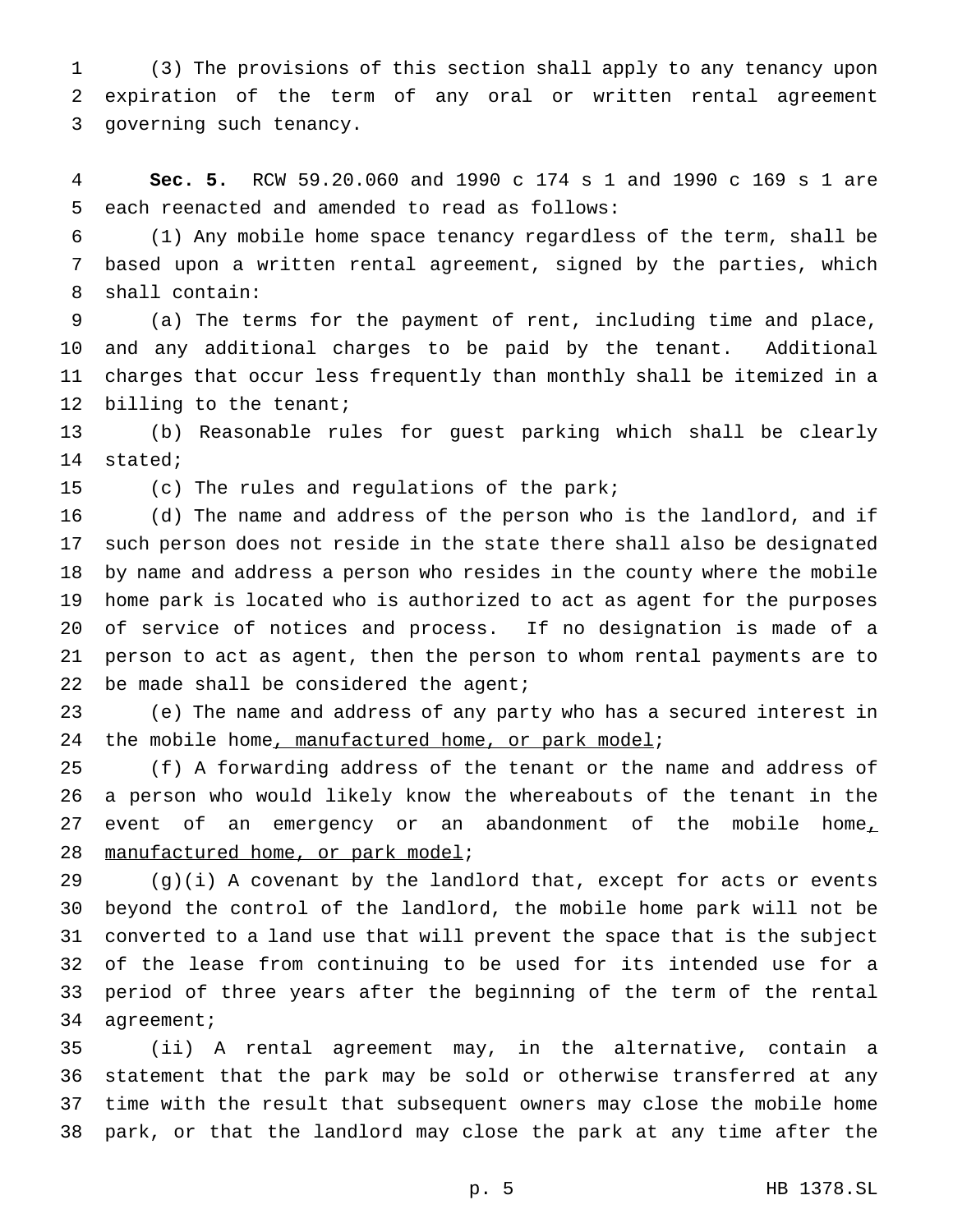required notice. The covenant or statement required by this subsection must appear in print that is larger than the other text of the lease and must be set off by means of a box, blank space, or comparable visual device;

 The requirements of this subsection shall apply to tenancies initiated after April 28, 1989.

 (h) The terms and conditions under which any deposit or portion thereof may be withheld by the landlord upon termination of the rental agreement if any moneys are paid to the landlord by the tenant as a deposit or as security for performance of the tenant's obligations in a rental agreement;

 (i) A listing of the utilities, services, and facilities which will be available to the tenant during the tenancy and the nature of the fees, if any, to be charged;

 (j) A description of the boundaries of a mobile home space sufficient to inform the tenant of the exact location of the tenant's space in relation to other tenants' spaces;

 (k) A statement of the current zoning of the land on which the mobile home park is located; and

 (l) A statement of the expiration date of any conditional use, temporary use, or other land use permit subject to a fixed expiration date that is necessary for the continued use of the land as a mobile home park.

 (2) Any rental agreement executed between the landlord and tenant shall not contain any provision:

 (a) Which allows the landlord to charge a fee for guest parking unless a violation of the rules for guest parking occurs: PROVIDED, That a fee may be charged for guest parking which covers an extended period of time as defined in the rental agreement;

 (b) Which authorizes the towing or impounding of a vehicle except upon notice to the owner thereof or the tenant whose guest is the owner of the vehicle;

 (c) Which allows the landlord to alter the due date for rent payment or increase the rent: (i) During the term of the rental agreement if the term is less than one year, or (ii) more frequently than annually if the term is for one year or more: PROVIDED, That a rental agreement may include an escalation clause for a pro rata share of any increase in the mobile home park's real property taxes or utility assessments or charges, over the base taxes or utility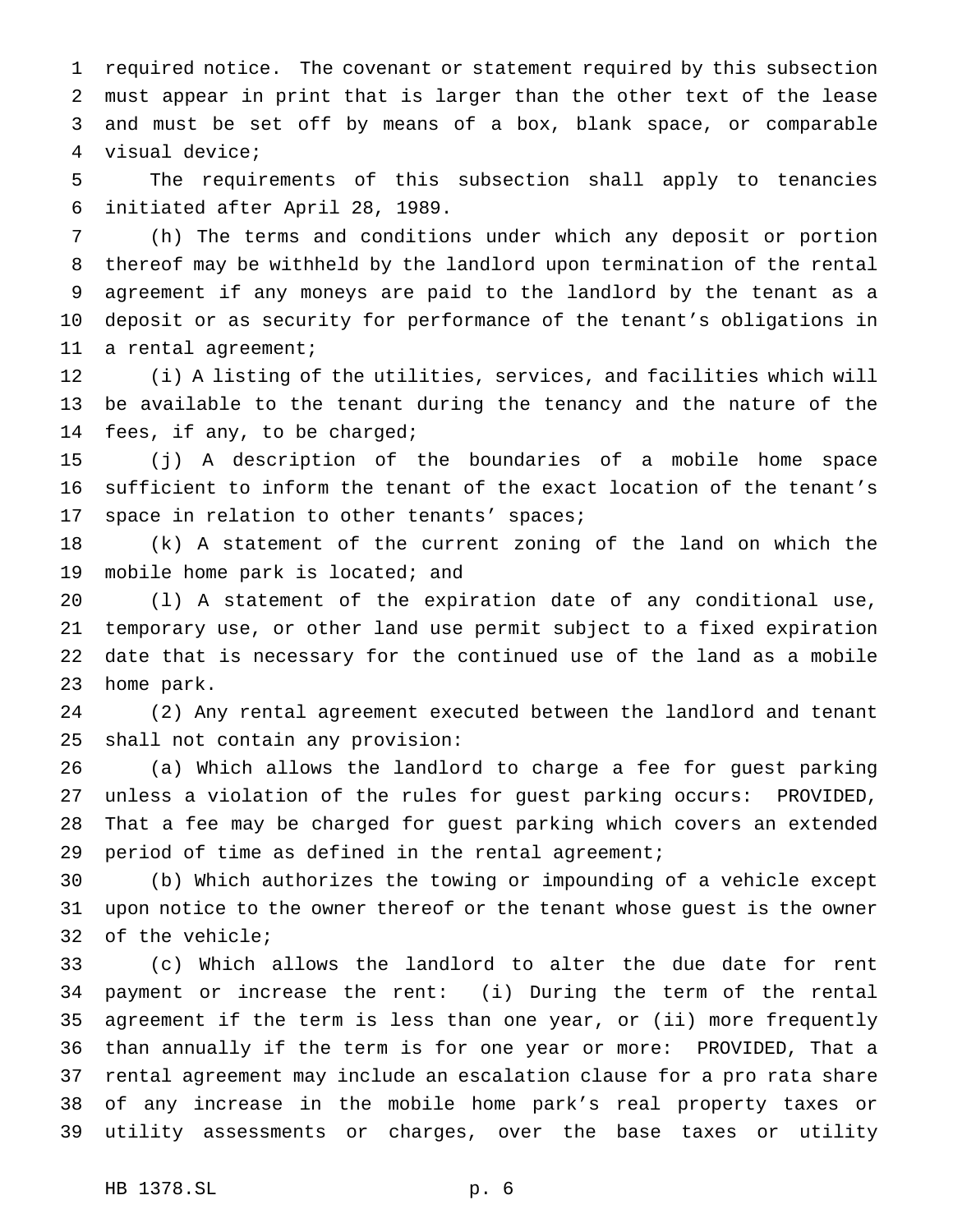assessments or charges of the year in which the rental agreement took effect, if the clause also provides for a pro rata reduction in rent or other charges in the event of a reduction in real property taxes or utility assessments or charges, below the base year: PROVIDED FURTHER, That a rental agreement for a term exceeding one year may provide for annual increases in rent in specified amounts or by a formula specified in such agreement;

 (d) By which the tenant agrees to waive or forego rights or 9 remedies under this chapter;

 (e) Allowing the landlord to charge an "entrance fee" or an "exit fee";

 (f) Which allows the landlord to charge a fee for guests: PROVIDED, That a landlord may establish rules charging for guests who remain on the premises for more than fifteen days in any sixty-day period;

 (g) By which the tenant agrees to waive or forego homestead rights provided by chapter 6.13 RCW. This subsection shall not prohibit such waiver after a default in rent so long as such waiver is in writing signed by the husband and wife or by an unmarried claimant and in consideration of the landlord's agreement not to terminate the tenancy for a period of time specified in the waiver if the landlord would be 22 otherwise entitled to terminate the tenancy under this chapter; or

 (h) By which, at the time the rental agreement is entered into, the landlord and tenant agree to the selection of a particular arbitrator.

 **Sec. 6.** RCW 59.20.070 and 1993 c 66 s 16 are each amended to read as follows:

A landlord shall not:

28 (1) Deny any tenant the right to sell such tenant's mobile home, 29 manufactured home, or park model within a park or require the removal 30 of the mobile home, manufactured home, or park model from the park because of the sale thereof. Requirements for the transfer of the rental agreement are in RCW 59.20.073;

 (2) Restrict the tenant's freedom of choice in purchasing goods or services but may reserve the right to approve or disapprove any exterior structural improvements on a mobile home space: PROVIDED, That door-to-door solicitation in the mobile home park may be restricted in the rental agreement. Door-to-door solicitation does not include public officials or candidates for public office meeting or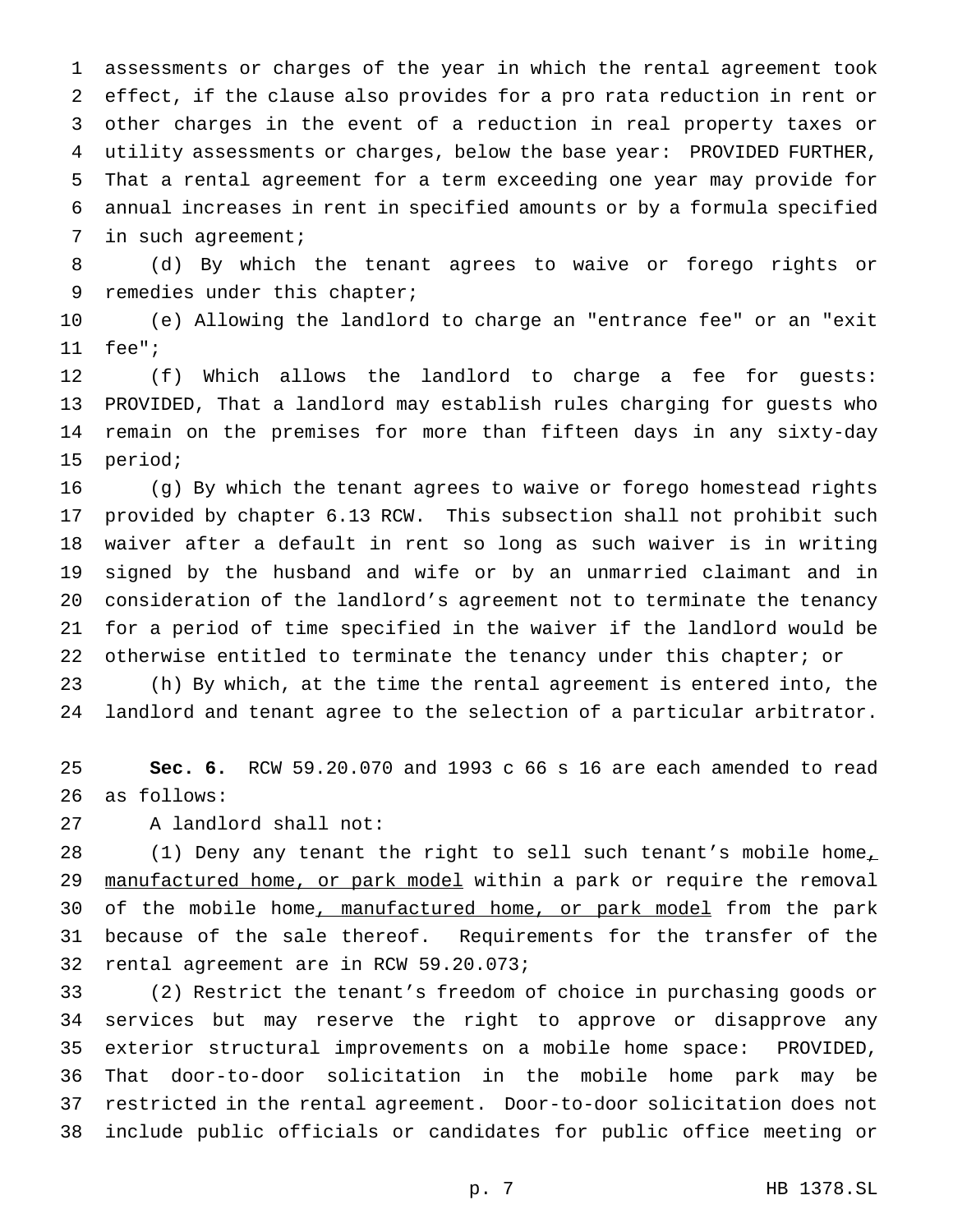distributing information to tenants in accordance with subsection (4) of this section;

 (3) Prohibit meetings by tenants of the mobile home park to discuss mobile home living and affairs, including political caucuses or forums for or speeches of public officials or candidates for public office, or meetings of organizations that represent the interest of tenants in the park, held in any of the park community or recreation halls if these halls are open for the use of the tenants, conducted at reasonable times and in an orderly manner on the premises, nor penalize any tenant for participation in such activities;

 (4) Prohibit a public official or candidate for public office from meeting with or distributing information to tenants in their individual 13 mobile homes, manufactured homes, or park models, nor penalize any tenant for participating in these meetings or receiving this information;

 (5) Evict a tenant, terminate a rental agreement, decline to renew a rental agreement, increase rental or other tenant obligations, decrease services, or modify park rules in retaliation for any of the following actions on the part of a tenant taken in good faith:

 (a) Filing a complaint with any state, county, or municipal governmental authority relating to any alleged violation by the landlord of an applicable statute, regulation, or ordinance;

 (b) Requesting the landlord to comply with the provision of this chapter or other applicable statute, regulation, or ordinance of the state, county, or municipality;

(c) Filing suit against the landlord for any reason;

(d) Participation or membership in any homeowners association or

group;

 (6) Charge to any tenant a utility fee in excess of actual utility costs or intentionally cause termination or interruption of any tenant's utility services, including water, heat, electricity, or gas, except when an interruption of a reasonable duration is required to 33 make necessary repairs;

 (7) Remove or exclude a tenant from the premises unless this chapter is complied with or the exclusion or removal is under an appropriate court order; or

37 (8) Prevent the entry or require the removal of a mobile home<sub> $\perp$ </sub> manufactured home, or park model for the sole reason that the mobile home has reached a certain age. Nothing in this subsection shall limit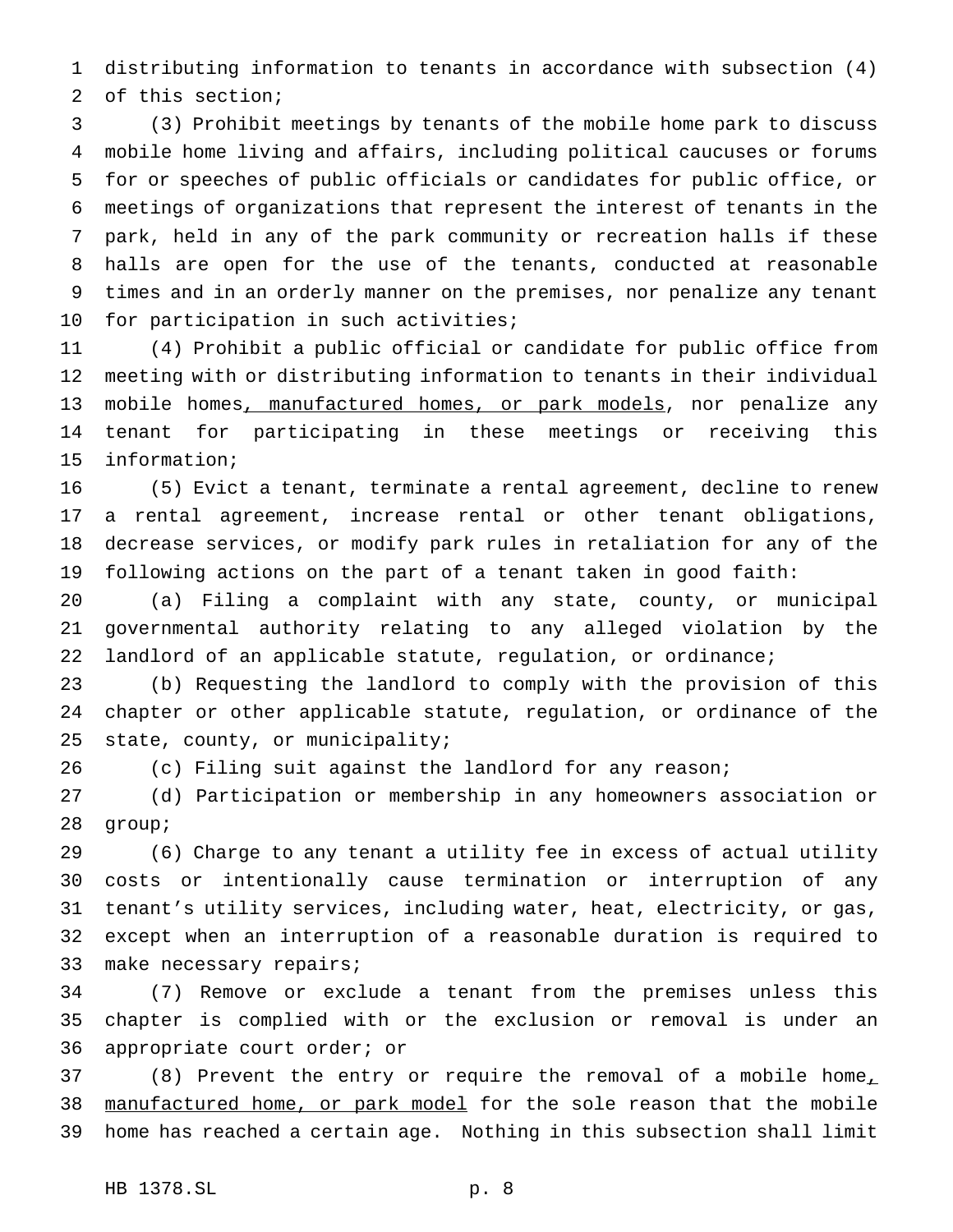1 a landlords' right to exclude or expel a mobile home, manufactured 2 home, or park model for any other reason, including but not limited to, 3 fire and safety concerns provided such action conforms to chapter 59.20 RCW or any other statutory provision.

 **Sec. 7.** RCW 59.20.073 and 1993 c 66 s 17 are each amended to read as follows:

 (1) Any rental agreement shall be assignable by the tenant to any 8 person to whom he or she sells or transfers title to the mobile home, 9 manufactured home, or park model.

10 (2) A tenant who sells a mobile home<u>, manufactured home, or park</u> 11 model within a park shall notify the landlord in writing of the date of the intended sale and transfer of the rental agreement at least fifteen days in advance of such intended transfer and shall notify the buyer in writing of the provisions of this section. The tenant shall verify in writing to the landlord payment of all taxes, rent, and reasonable 16 expenses due on the mobile home, manufactured home, or park model and mobile home lot.

18 (3) The landlord shall notify the selling tenant, in writing, of a refusal to permit transfer of the rental agreement at least seven days in advance of such intended transfer.

21 (4) The landlord may require the mobile home, manufactured home, or 22 park model to meet applicable fire and safety standards.

23 (5) The landlord shall approve or disapprove of the assignment of a rental agreement on the same basis that the landlord approves or disapproves of any new tenant, and any disapproval shall be in writing. Consent to an assignment shall not be unreasonably withheld.

 $((\{5\})$  (6) Failure to notify the landlord in writing, as required under subsection (2) of this section; or failure of the new tenant to make a good faith attempt to arrange an interview with the landlord to discuss assignment of the rental agreement; or failure of the current or new tenant to obtain written approval of the landlord for assignment of the rental agreement, shall be grounds for disapproval of such transfer.

 **Sec. 8.** RCW 59.20.074 and 1990 c 169 s 2 are each amended to read as follows:

 $(1)$  A secured party who has a security interest in a mobile home, 37 manufactured home, or park model that is located within a mobile home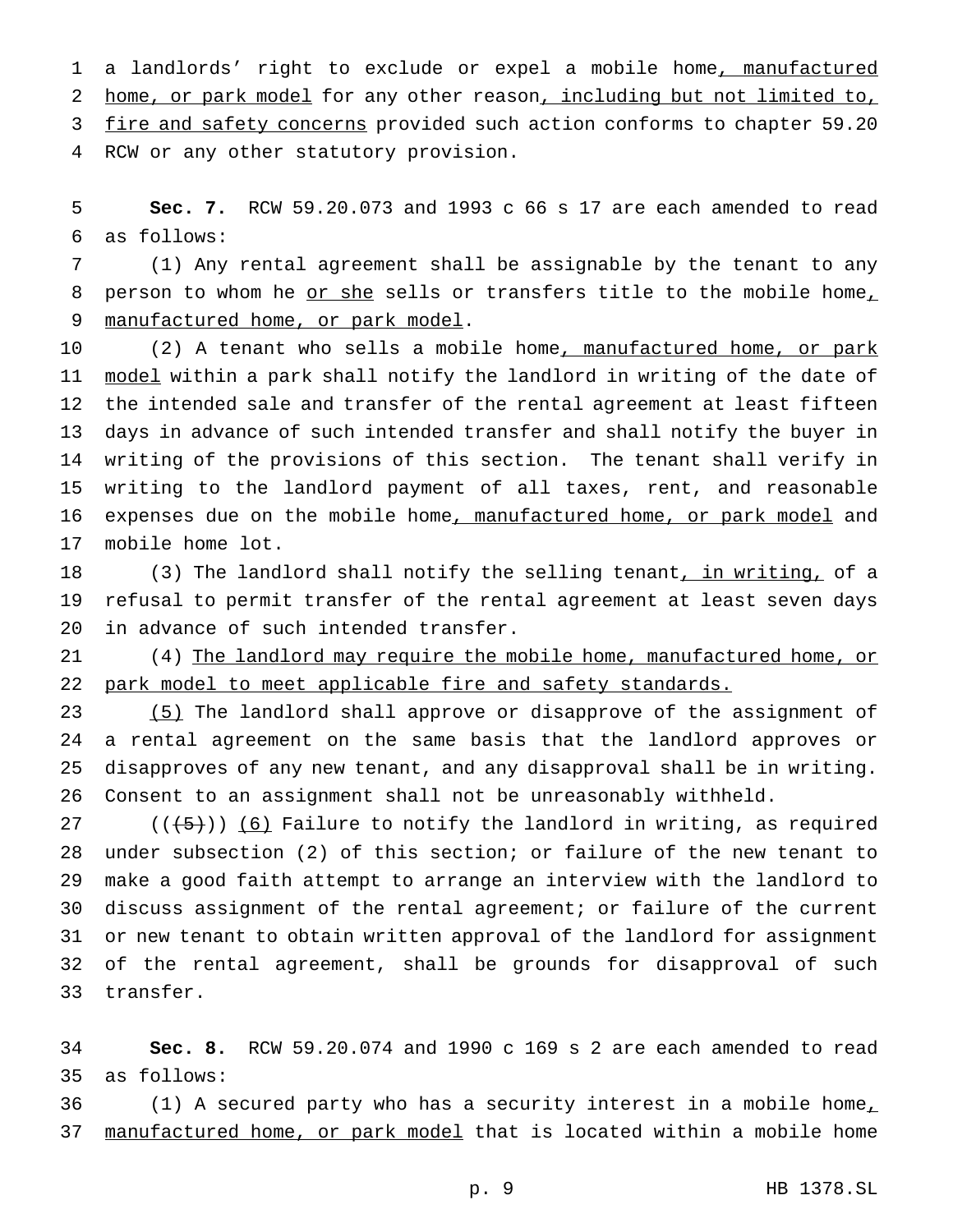1 park and who has a right to possession of the mobile home, manufactured home, or park model under RCW 62A.9-503, shall be liable to the landlord from the date the secured party receives written notice by certified mail, return receipt requested, for rent for occupancy of the mobile home space under the same terms the tenant was paying prior to repossession, and any other reasonable expenses incurred after the 7 receipt of the notice, until disposition of the mobile home, 8 manufactured home, or park model under RCW 62A.9-504. The notice of default by a tenant must state the amount of rent and the amount and nature of any reasonable expenses that the secured party is liable for payment to the landlord. The notice must also state that the secured party will be provided a copy of the rental agreement previously signed by the tenant and the landlord upon request.

 (2) This section shall not affect the availability of a landlord's lien as provided in chapter 60.72 RCW.

 (3) As used in this section, "security interest" shall have the same meaning as this term is defined in RCW 62A.1-201, and "secured party" shall have the same meaning as this term is defined in RCW 62A.9-105.

 (4) For purposes of this section, "reasonable expenses" means any routine maintenance and utility charges for which the tenant is liable under the rental agreement.

 (5) Any rent or other reasonable expenses owed by the secured party to the landlord pursuant to this section shall be paid to the landlord 25 prior to the removal of the mobile home, manufactured home, or park 26 model from the mobile home park.

27 (6) If a secured party who has a secured interest in a mobile home, 28 manufactured home, or park model that is located in a mobile home park becomes liable to the landlord pursuant to this section, then the relationship between the secured party and the landlord shall be governed by the rental agreement previously signed by the tenant and the landlord unless otherwise agreed, except that the term of the rental agreement shall convert to a month-to-month tenancy. No waiver is required to convert the rental agreement to a month-to-month tenancy. Either the landlord or the secured party may terminate the month-to-month tenancy upon giving written notice of thirty days or more. The secured party and the landlord are not required to execute a new rental agreement. Nothing in this section shall be construed to be a waiver of any rights by the tenant.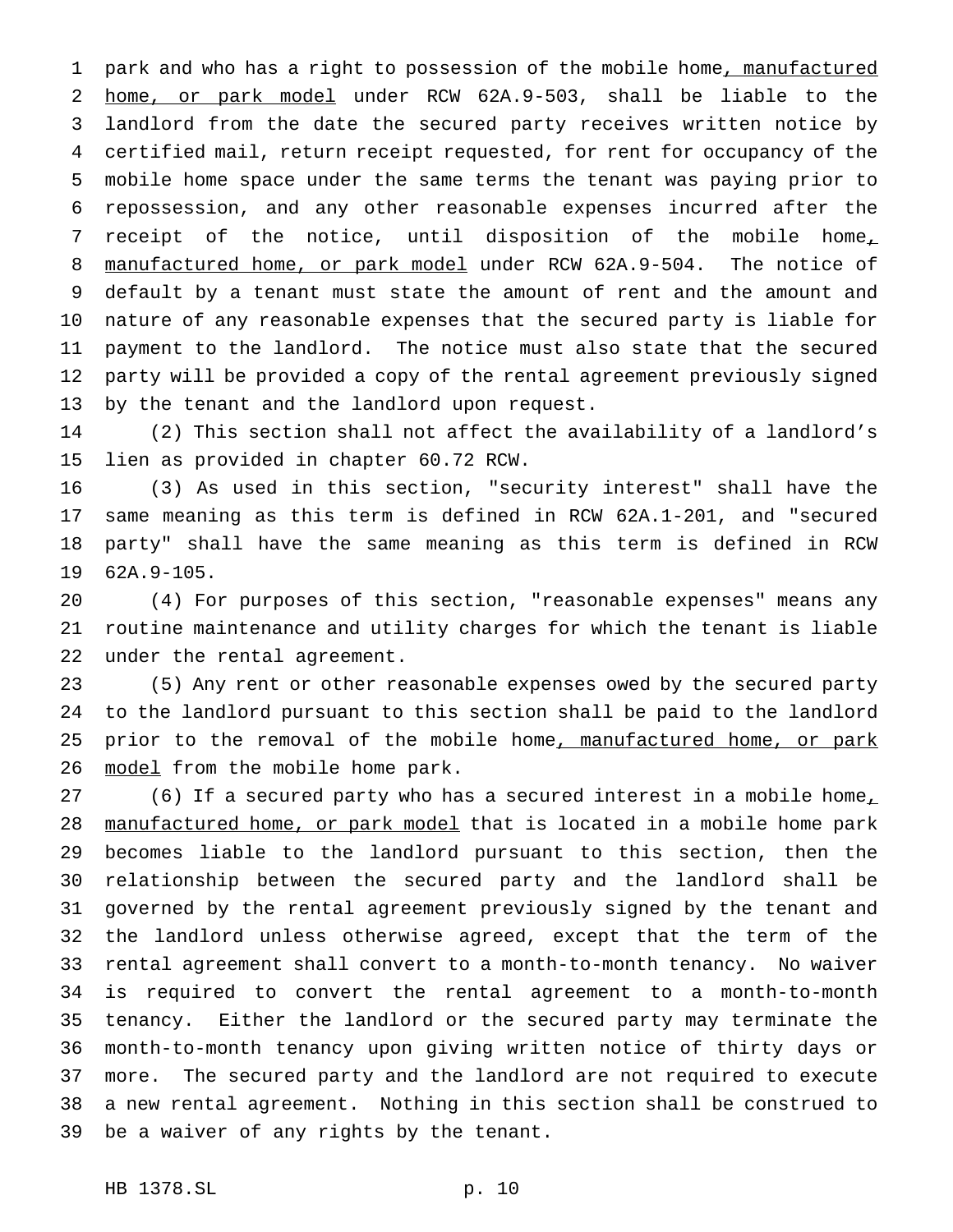**Sec. 9.** RCW 59.20.075 and 1984 c 58 s 3 are each amended to read as follows:

 Initiation by the landlord of any action listed in RCW 4 59.20.070( $(4)$ )) (5) within one hundred twenty days after a good faith and lawful act by the tenant or within one hundred twenty days after any inspection or proceeding of a governmental agency resulting from such act, shall create a rebuttable presumption affecting the burden of proof, that the action is a reprisal or retaliatory action against the tenant: PROVIDED, That if the court finds that the tenant made a complaint or report to a governmental authority within one hundred twenty days after notice of a proposed increase in rent or other action in good faith by the landlord, there is a rebuttable presumption that the complaint or report was not made in good faith: PROVIDED FURTHER, That no presumption against the landlord shall arise under this section, with respect to an increase in rent, if the landlord, in a notice to the tenant of increase in rent, specifies reasonable grounds for said increase, which grounds may include a substantial increase in market value due to remedial action under this chapter.

 **Sec. 10.** RCW 59.20.080 and 1998 c 118 s 2 are each amended to read as follows:

 (1) A landlord shall not terminate or fail to renew a tenancy of a tenant or the occupancy of an occupant, of whatever duration except for one or more of the following reasons:

 (a) Substantial violation, or repeated or periodic violations of the rules of the mobile home park as established by the landlord at the inception of the tenancy or as assumed subsequently with the consent of the tenant or for violation of the tenant's duties as provided in RCW 59.20.140. The tenant shall be given written notice to cease the rule violation immediately. The notice shall state that failure to cease the violation of the rule or any subsequent violation of that or any other rule shall result in termination of the tenancy, and that the tenant shall vacate the premises within fifteen days: PROVIDED, That for a periodic violation the notice shall also specify that repetition of the same violation shall result in termination: PROVIDED FURTHER, That in the case of a violation of a "material change" in park rules with respect to pets, tenants with minor children living with them, or recreational facilities, the tenant shall be given written notice under this chapter of a six month period in which to comply or vacate;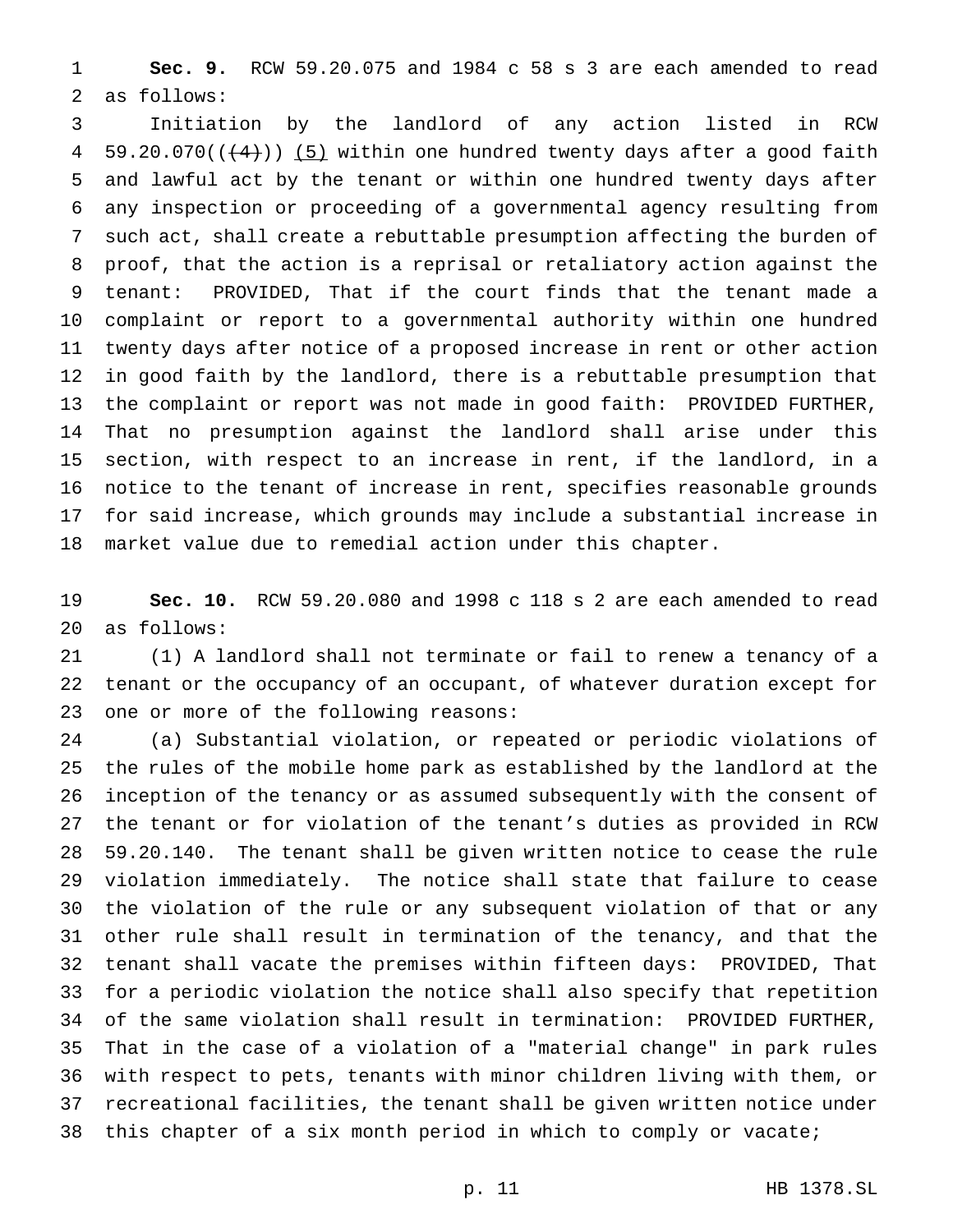(b) Nonpayment of rent or other charges specified in the rental agreement, upon five days written notice to pay rent and/or other charges or to vacate;

 (c) Conviction of the tenant of a crime, commission of which threatens the health, safety, or welfare of the other mobile home park tenants. The tenant shall be given written notice of a fifteen day period in which to vacate;

 (d) Failure of the tenant to comply with local ordinances and state laws and regulations relating to mobile homes, manufactured homes, or 10 park models or mobile home, manufactured homes, or park model living within a reasonable time after the tenant's receipt of notice of such noncompliance from the appropriate governmental agency;

 (e) Change of land use of the mobile home park including, but not 14 limited to, conversion to a use other than for mobile homes, 15 manufactured homes, or park models or conversion of the mobile home park to a mobile home park cooperative or mobile home park subdivision: PROVIDED, That the landlord shall give the tenants twelve months' notice in advance of the effective date of such change, except that for the period of six months following April 28, 1989, the landlord shall give the tenants eighteen months' notice in advance of the proposed 21 effective date of such change;

 (f) Engaging in "criminal activity." "Criminal activity" means a criminal act defined by statute or ordinance that threatens the health, safety, or welfare of the tenants. A park owner seeking to evict a tenant or occupant under this subsection need not produce evidence of a criminal conviction, even if the alleged misconduct constitutes a criminal offense. Notice from a law enforcement agency of criminal activity constitutes sufficient grounds, but not the only grounds, for an eviction under this subsection. Notification of the seizure of illegal drugs under RCW 59.20.155 is evidence of criminal activity and is grounds for an eviction under this subsection. The requirement that any tenant or occupant register as a sex offender under RCW 9A.44.130 is grounds for eviction under this subsection. If criminal activity is alleged to be a basis of termination, the park owner may proceed directly to an unlawful detainer action;

 (g) The tenant's application for tenancy contained a material misstatement that induced the park owner to approve the tenant as a resident of the park, and the park owner discovers and acts upon the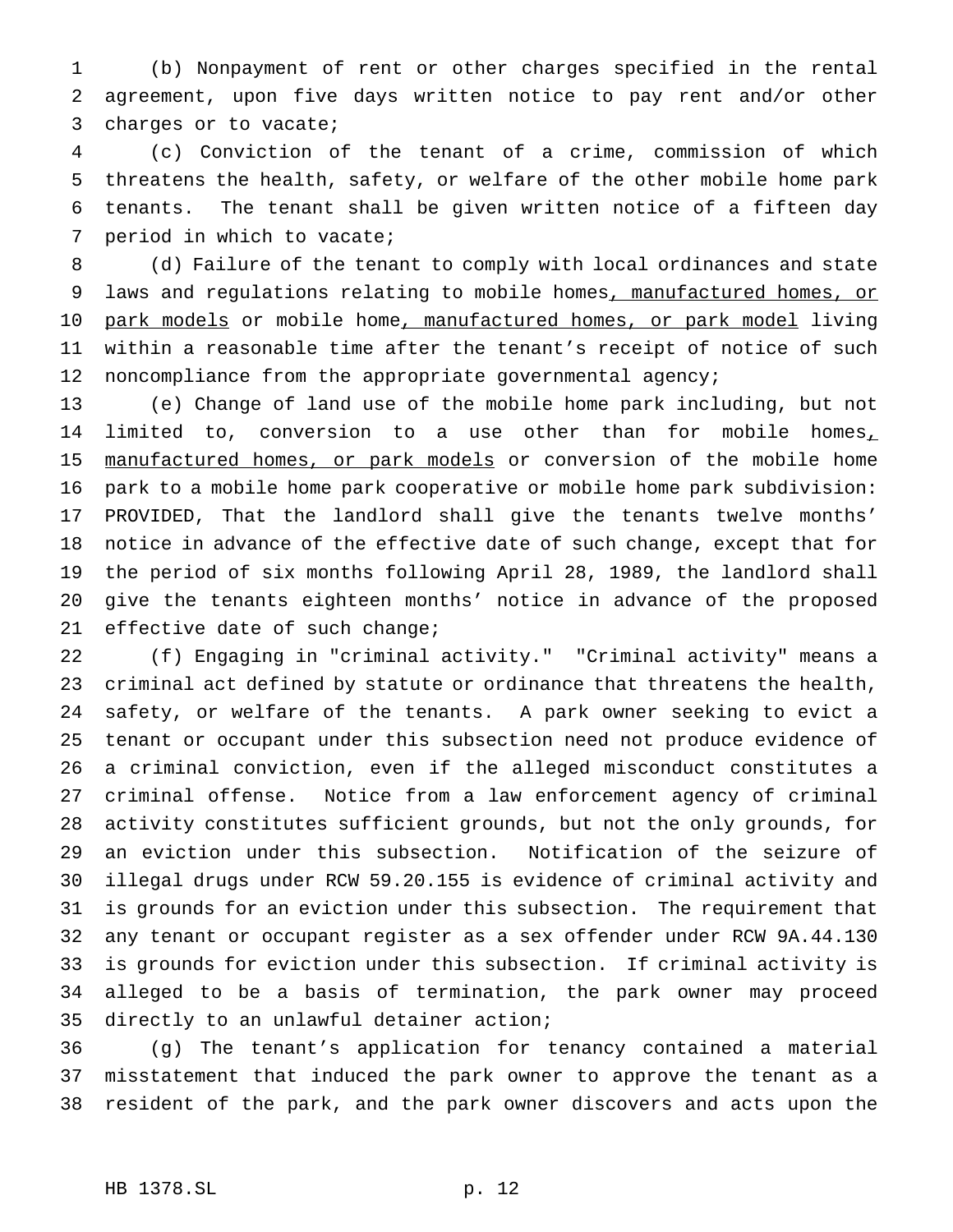misstatement within one year of the time the resident began paying rent;

 (h) If the landlord serves a tenant three fifteen-day notices within a twelve-month period to comply or vacate for failure to comply with the material terms of the rental agreement or park rules. The applicable twelve-month period shall commence on the date of the first violation;

 (i) Failure of the tenant to comply with obligations imposed upon tenants by applicable provisions of municipal, county, and state codes, statutes, ordinances, and regulations, including chapter 59.20 RCW. The landlord shall give the tenant written notice to comply immediately. The notice must state that failure to comply will result in termination of the tenancy and that the tenant shall vacate the premises within fifteen days;

 (j) The tenant engages in disorderly or substantially annoying conduct upon the park premises that results in the destruction of the rights of others to the peaceful enjoyment and use of the premises. The landlord shall give the tenant written notice to comply immediately. The notice must state that failure to comply will result in termination of the tenancy and that the tenant shall vacate the premises within fifteen days;

 (k) The tenant creates a nuisance that materially affects the health, safety, and welfare of other park residents. The landlord shall give the tenant written notice to cease the conduct that constitutes a nuisance immediately. The notice must state that failure to cease the conduct will result in termination of the tenancy and that the tenant shall vacate the premises in five days;

 (l) Any other substantial just cause that materially affects the health, safety, and welfare of other park residents. The landlord shall give the tenant written notice to comply immediately. The notice must state that failure to comply will result in termination of the tenancy and that the tenant shall vacate the premises within fifteen days; or

 (m) Failure to pay rent by the due date provided for in the rental agreement three or more times in a twelve-month period, commencing with the date of the first violation, after service of a five-day notice to comply or vacate.

 (2) Within five days of a notice of eviction as required by subsection (1)(a) of this section, the landlord and tenant shall submit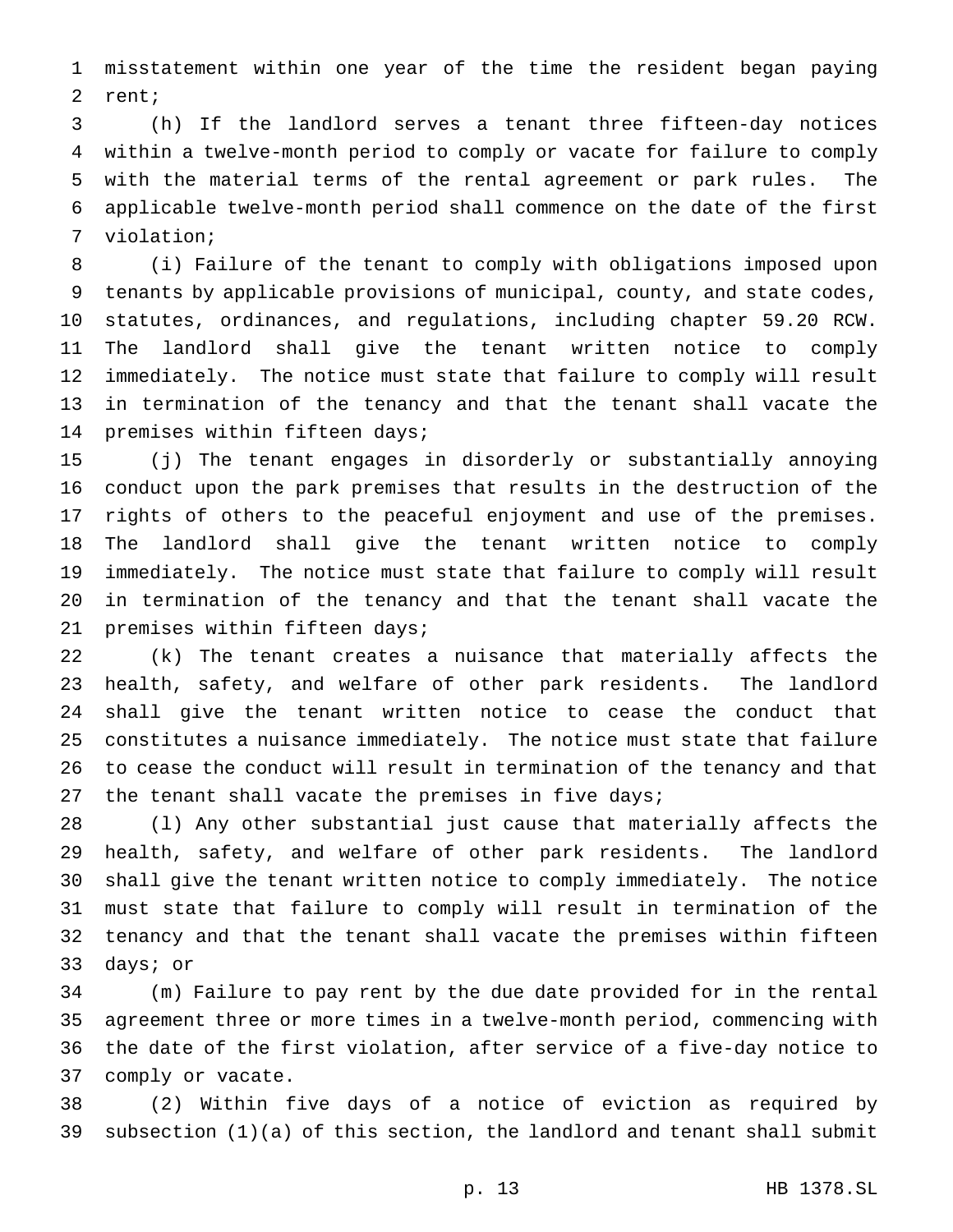any dispute to mediation. The parties may agree in writing to mediation by an independent third party or through industry mediation procedures. If the parties cannot agree, then mediation shall be through industry mediation procedures. A duty is imposed upon both parties to participate in the mediation process in good faith for a period of ten days for an eviction under subsection (1)(a) of this section. It is a defense to an eviction under subsection (1)(a) of this section that a landlord did not participate in the mediation process in good faith.

 (3) Chapters 59.12 and 59.18 RCW govern the eviction of recreational vehicles from mobile home parks.

 **Sec. 11.** RCW 59.20.130 and 1993 c 66 s 20 are each amended to read as follows:

It shall be the duty of the landlord to:

 (1) Comply with codes, statutes, ordinances, and administrative rules applicable to the mobile home park;

 (2) Maintain the common premises and prevent the accumulation of stagnant water and to prevent the detrimental effects of moving water when such condition is not the fault of the tenant;

 (3) Keep any shared or common premises reasonably clean, sanitary, and safe from defects to reduce the hazards of fire or accident;

22 (4) Keep all common premises of the mobile home park, and vacant 23 mobile home lots, not in the possession of tenants, free of weeds or plant growth noxious and detrimental to the health of the tenants and free from potentially injurious or unsightly objects and condition;

 (5) Exterminate or make a reasonable effort to exterminate rodents, vermin, or other pests dangerous to the health and safety of the tenant whenever infestation exists on the common premises or whenever 29 infestation occurs in the interior of a mobile home, manufactured home, 30 or park model as a result of infestation existing on the common premises;

32 (6) Maintain and protect all utilities provided to the mobile home<sub> $\perp$ </sub> 33 manufactured home, or park model in good working condition. Maintenance responsibility shall be determined at that point where the 35 normal mobile home, manufactured home, or park model utilities "hook-ups" connect to those provided by the landlord or utility company;

 (7) Respect the privacy of the tenants and shall have no right of 38 entry to a mobile home, manufactured home, or park model without the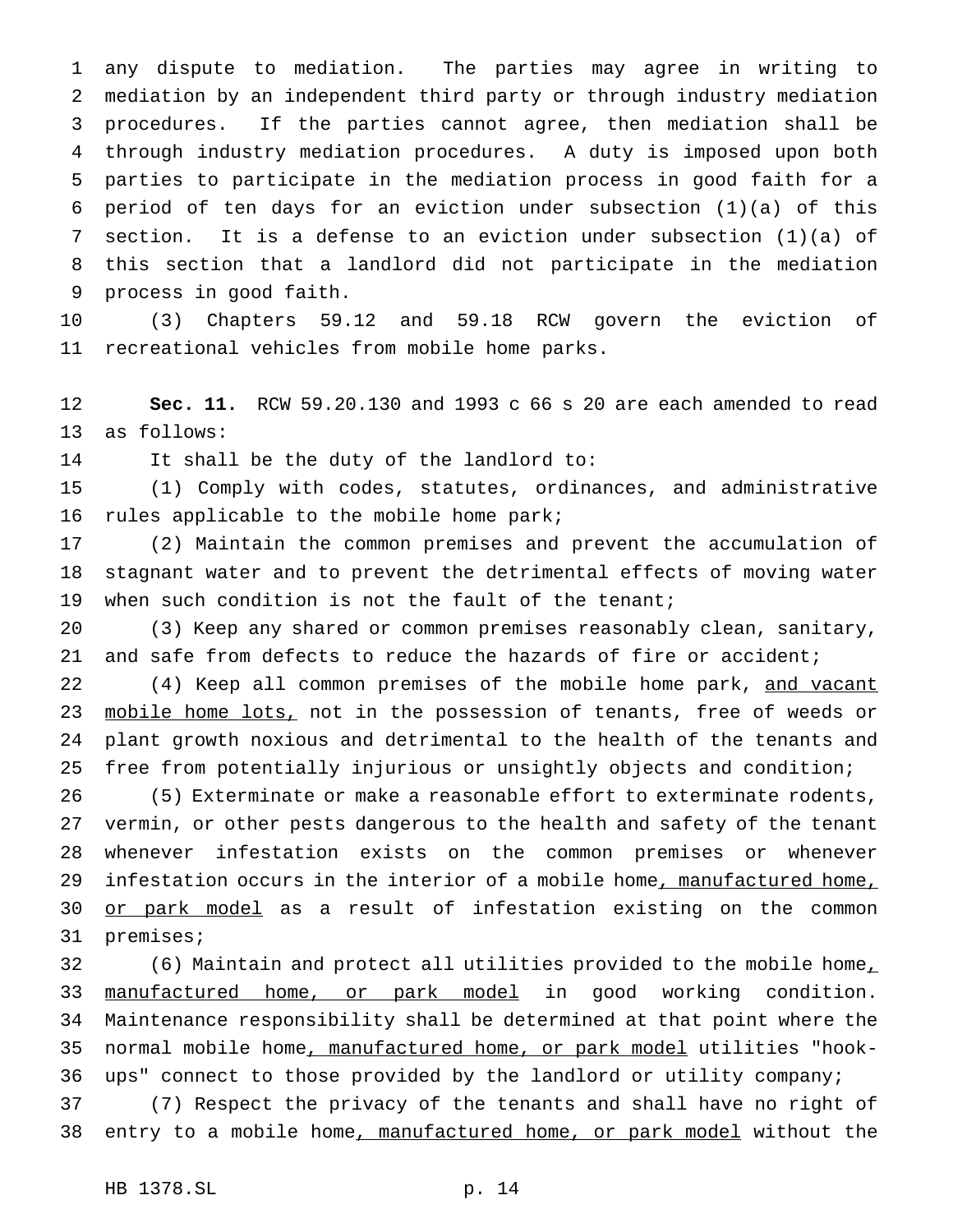prior written consent of the occupant, except in case of emergency or 2 when the occupant has abandoned the mobile home, manufactured home, or 3 park model. Such consent may be revoked in writing by the occupant at any time. The ownership or management shall have a right of entry upon the land upon which a mobile home, manufactured home, or park model is situated for maintenance of utilities, to insure compliance with applicable codes, statutes, ordinances, administrative rules, and the rental agreement and the rules of the park, and protection of the mobile home park at any reasonable time or in an emergency, but not in a manner or at a time which would interfere with the occupant's quiet 11 enjoyment<u>. The ownership or management shall make a reasonable effort</u> 12 to notify the tenant of their intention of entry upon the land which a 13 mobile home, manufactured home, or park model is located prior to 14 entry;

 (8) Allow tenants freedom of choice in the purchase of goods and services, and not unreasonably restrict access to the mobile home park for such purposes;

 (9) Maintain roads within the mobile home park in good condition; and

 (10) Notify each tenant within five days after a petition has been filed by the landlord for a change in the zoning of the land where the mobile home park is located and make a description of the change available to the tenant.

 A landlord shall not have a duty to repair a defective condition under this section, nor shall any defense or remedy be available to the tenant under this chapter, if the defective condition complained of was caused by the conduct of the tenant, the tenant's family, invitee, or other person acting under the tenant's control, or if a tenant unreasonably fails to allow the landlord access to the property for purposes of repair.

 **Sec. 12.** RCW 59.20.135 and 1994 c 30 s 1 are each amended to read as follows:

 (1) The legislature finds that some mobile home park owners transfer the responsibility for the upkeep of permanent structures within the mobile home park to the park tenants. This transfer sometimes occurs after the permanent structures have been allowed to deteriorate. Many mobile home parks consist entirely of senior citizens who do not have the financial resources or physical capability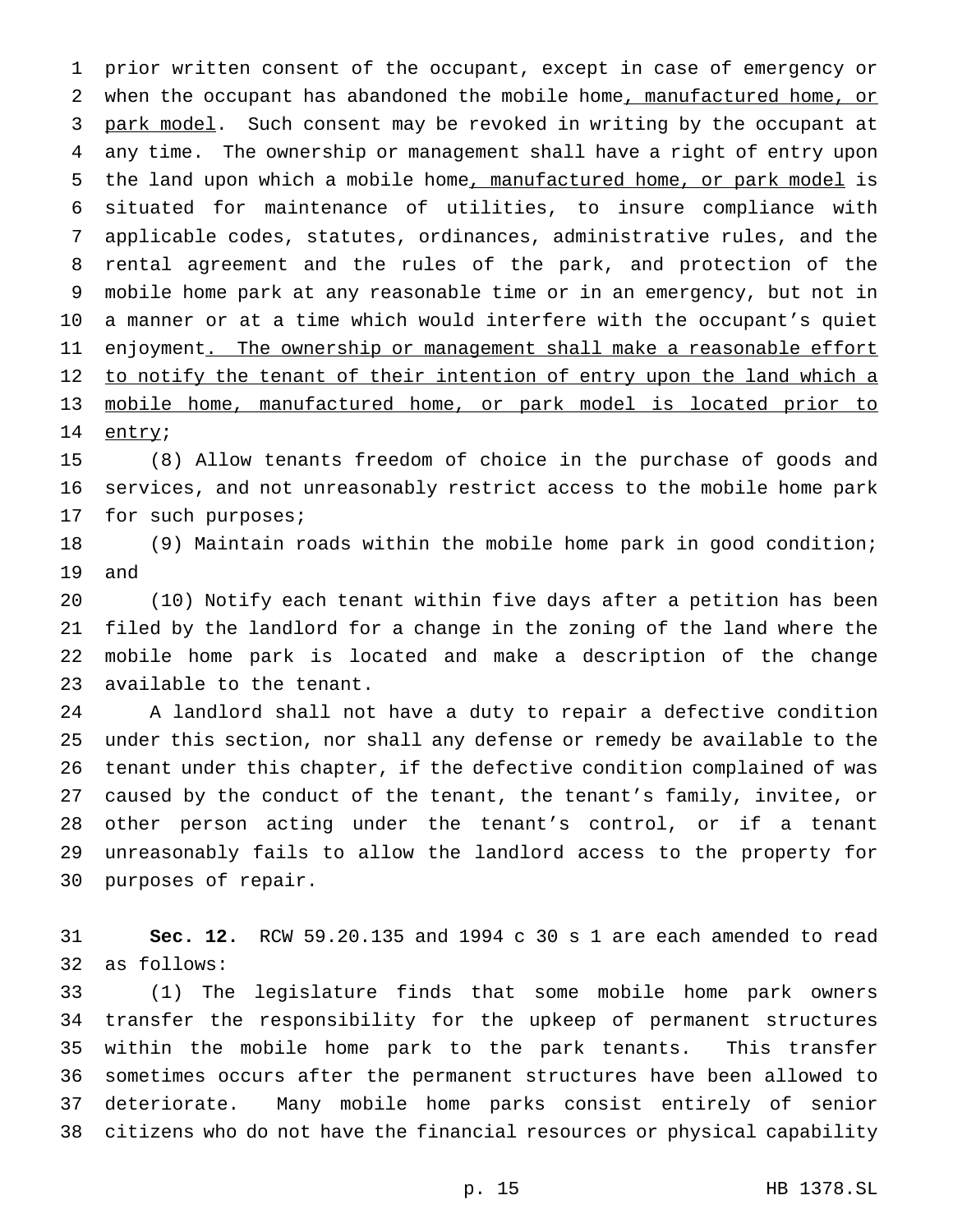to make the necessary repairs to these structures once they have fallen into disrepair. The inability of the tenants to maintain permanent structures can lead to significant safety hazards to the tenants as well as to visitors to the mobile home park. The legislature therefore finds and declares that it is in the public interest and necessary for the public health and safety to prohibit mobile home park owners from transferring the duty to maintain permanent structures in mobile home parks to the tenants.

 (2) A mobile home park owner is prohibited from transferring responsibility for the maintenance or care of permanent structures within the mobile home park to the tenants of the park. A provision within a rental agreement or other document transferring responsibility for the maintenance or care of permanent structures within the mobile home park to the park tenants is void.

 (3) A "permanent structure" for purposes of this section includes the clubhouse, carports, storage sheds, or other permanent structure. A permanent structure does not include structures built or affixed by a tenant. A permanent structure includes only those structures that were provided as amenities to the park tenants.

 (4) Nothing in this section shall be construed to prohibit a park 21 owner from requiring a tenant to maintain his or her mobile home, 22 manufactured home, or park model or yard. Nothing in this section shall be construed to prohibit a park owner from transferring responsibility for the maintenance or care of permanent structures within the mobile home park to an organization of park tenants or to an individual park tenant when requested by the tenant organization or individual tenant.

 **Sec. 13.** RCW 59.20.145 and 1993 c 152 s 1 are each amended to read as follows:

30 A tenant in a mobile home park may share his or her mobile home, 31 manufactured home, or park model with any person over eighteen years of age, if that person is providing live-in home health care or live-in hospice care to the tenant under an approved plan of treatment ordered by the tenant's physician. The live-in care provider is not considered a tenant of the park and shall have no rights of tenancy in the park. Any agreement between the tenant and the live-in care provider does not change the terms and conditions of the rental agreement between the landlord and the tenant. The live-in care provider shall comply with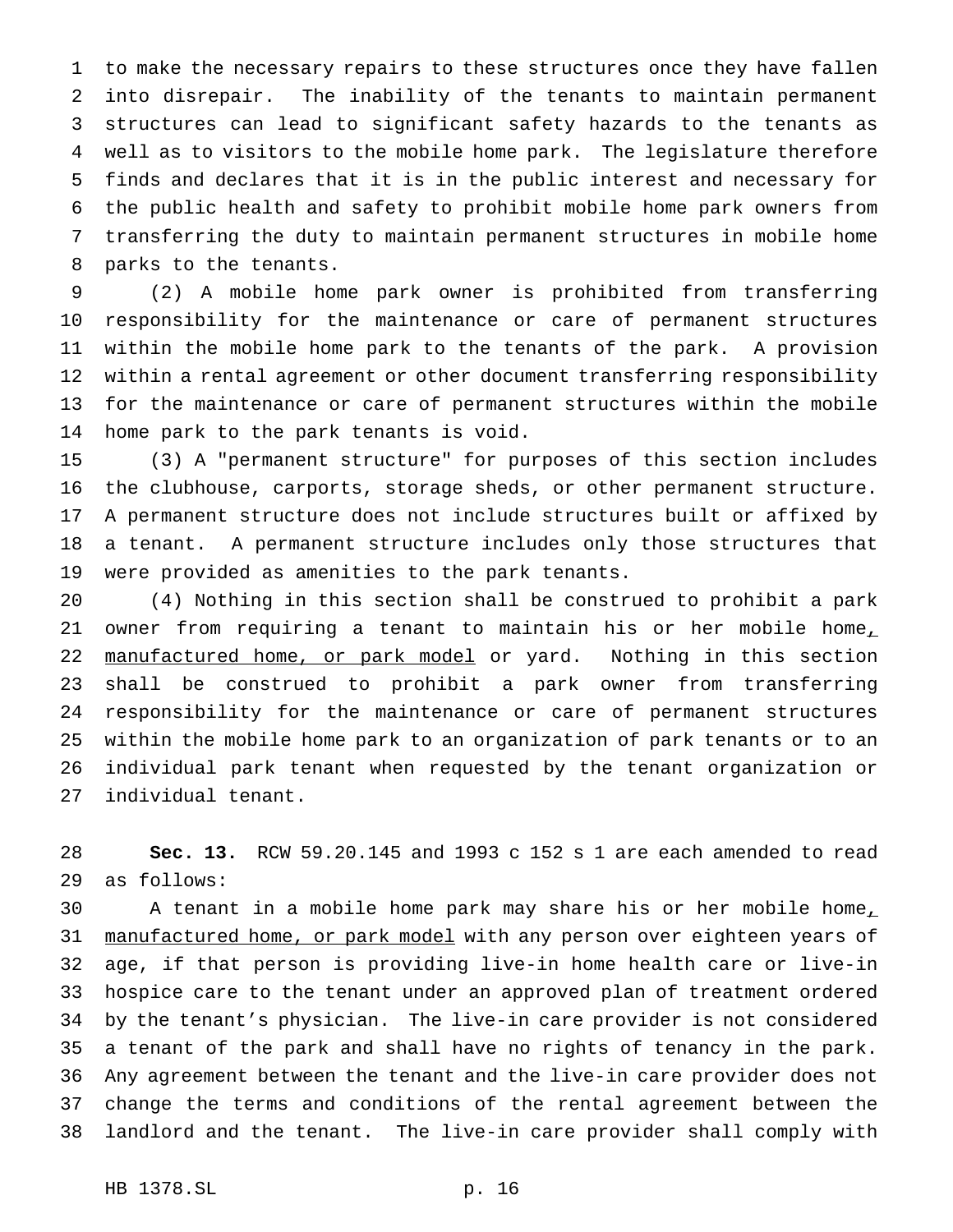the rules of the mobile home park, the rental agreement, and this chapter. The landlord may not charge a guest fee for the live-in care provider.

 **Sec. 14.** RCW 59.20.150 and 1979 ex.s. c 186 s 10 are each amended to read as follows:

 (1) Any notice required by this chapter to be given to a tenant shall be served on behalf of the landlord: (a) By delivering a copy 8 personally to the tenant; or (b) (( $\frac{1}{1}$  the tenant is absent from the 9 mobile home, by leaving a copy at the mobile home with some person of suitable age and discretion and by sending a copy through the mail 11 addressed to the tenant's place of residence; or (c))) if the tenant is 12 absent from the mobile home ((and a person of suitable age and 13 discretion cannot be found to leave a copy with, then)), manufactured 14 home, or park model by affixing a copy of the notice in a conspicuous 15 place on the mobile home, manufactured home, or park model and also sending a copy through the mail addressed to the tenant at the tenant's last known address.

 (2) Any notice required by this chapter to be given to the landlord shall be served by the tenant in the same manner as provided for in subsection (1) of this section, or by mail to the landlord at such place as shall be expressly provided in the rental agreement.

 (3) The landlord shall state in any notice of eviction required by RCW 59.20.080(1) as now or hereafter amended the specific reason for eviction in a clear and concise manner.

 **Sec. 15.** RCW 59.20.170 and 1979 ex.s. c 186 s 12 are each amended to read as follows:

27 (1) All moneys paid to the landlord by the tenant as a deposit as security for performance of the tenant's obligations in a rental agreement shall promptly be deposited by the landlord in a trust account, maintained by the landlord for the purpose of holding such security deposits for tenants of the landlord, in a bank, savings and loan association, mutual savings bank, or licensed escrow agent located in Washington. Except as provided in subsection (2) of this section, unless otherwise agreed in writing, the landlord shall be entitled to receipt of interest paid on such trust account deposits. The landlord shall provide the tenant with a written receipt for the deposit and shall provide written notice of the name and address and location of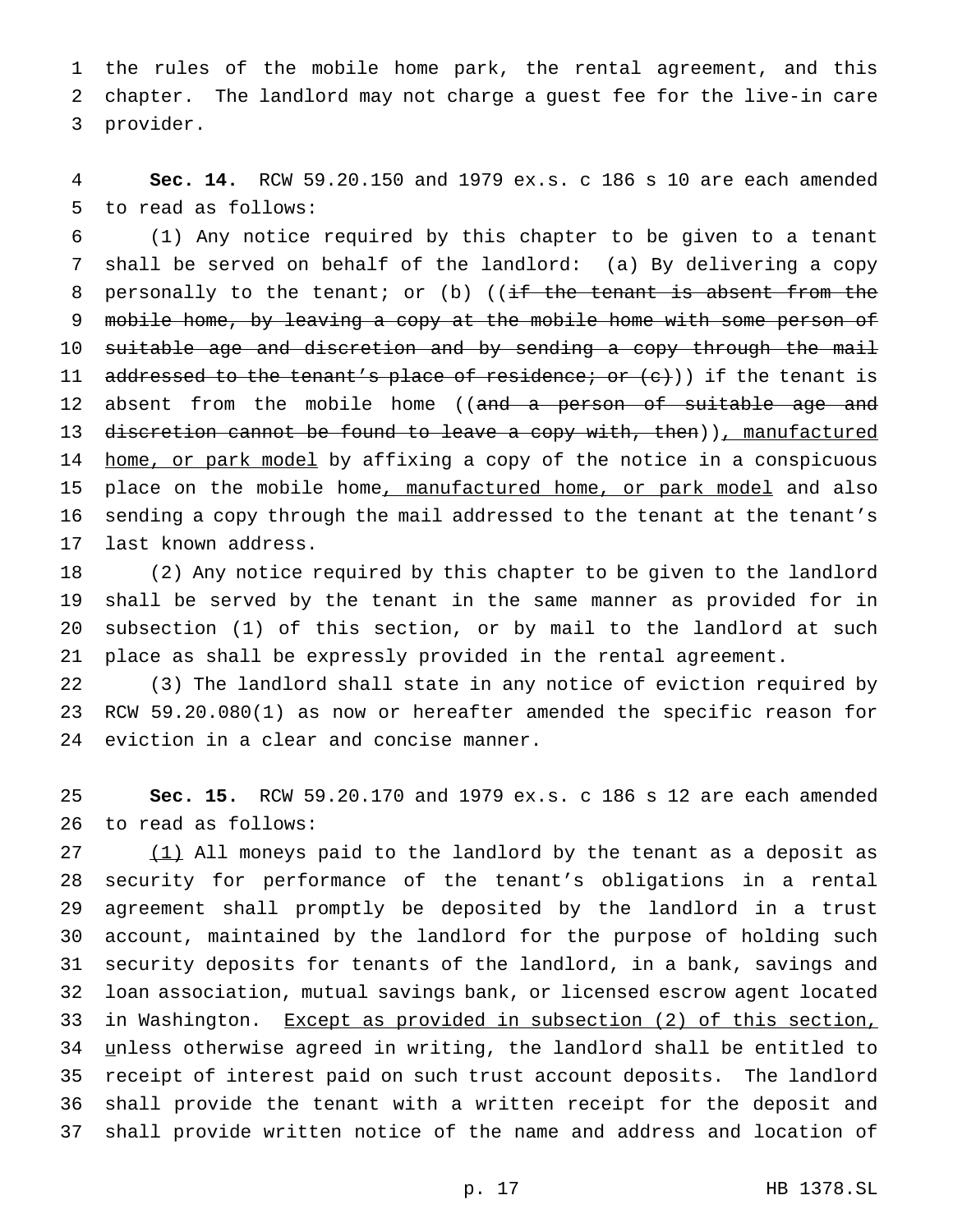the depository and any subsequent change thereof. If during a tenancy the status of landlord is transferred to another, any sums in the deposit trust account affected by such transfer shall simultaneously be transferred to an equivalent trust account of the successor landlord, and the successor landlord shall promptly notify the tenant of the transfer and of the name, address and location of the new depository. The tenant's claim to any moneys paid under this section shall be prior to that of any creditor of the landlord, including a trustee in bankruptcy or receiver, even if such moneys are commingled.

 (2) All moneys paid, in excess of two months' rent on the mobile 11 home lot, to the landlord by the tenant as a deposit as security for 12 performance of the tenant's obligations in a rental agreement shall be deposited into an interest-bearing trust account for the particular 14 tenant. The interest accruing on the deposit in the account, minus 15 fees charged to administer the account, shall be paid to the tenant on an annual basis. All other provisions of subsection (1) of this 17 section shall apply to deposits under this subsection.

 **Sec. 16.** RCW 59.20.210 and 1984 c 58 s 8 are each amended to read as follows:

 (1) If at any time during the tenancy, the landlord fails to carry out any of the duties imposed by RCW 59.20.130, and notice of the defect is given to the landlord pursuant to RCW 59.20.200, the tenant may submit to the landlord or the landlord's designated agent by certified mail or in person at least two bids to perform the repairs necessary to correct the defective condition from licensed or registered persons, or if no licensing or registration requirement applies to the type of work to be performed, from responsible persons capable of performing such repairs. Such bids may be submitted to the landlord at the same time as notice is given pursuant to RCW 59.20.200. (2) If the landlord fails to commence repair of the defective condition within a reasonable time after receipt of notice from the tenant, the tenant may contract with the person submitting the lowest bid to make the repair, and upon the completion of the repair and an opportunity for inspection by the landlord or the landlord's designated agent, the tenant may deduct the cost of repair from the rent in an amount not to exceed the sum expressed in dollars representing one month's rental of the tenant's mobile home space in any calendar year. When, however, the landlord is required to begin remedying the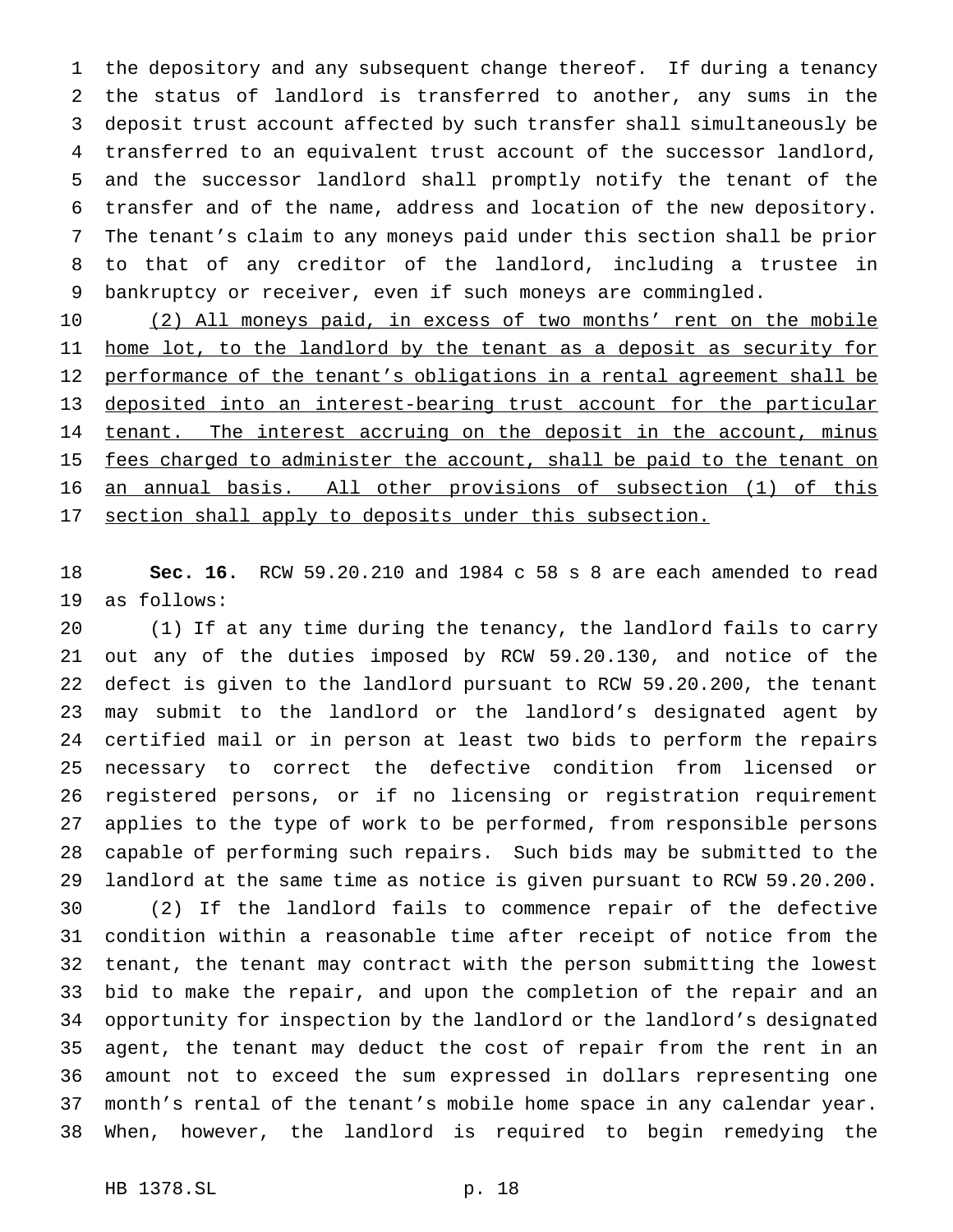defective condition within thirty days under RCW 59.20.200, the tenant cannot contract for repairs for at least fifteen days following receipt of bids by the landlord. The total costs of repairs deducted by the tenant in any calendar year under this subsection shall not exceed the sum expressed in dollars representing one month's rental of the tenant's mobile home space.

 (3) Two or more tenants shall not collectively initiate remedies under this section. Remedial action under this section shall not be initiated for conditions in the design or construction existing in a mobile home park before June 7, 1984.

(4) The provisions of this section shall not:

 (a) Create a relationship of employer and employee between landlord 13 and tenant; or

(b) Create liability under the worker's compensation act; or

 (c) Constitute the tenant as an agent of the landlord for the purposes of ((RCW 60.04.010 and 60.04.040)) mechanics' and materialmen's liens under chapter 60.04 RCW.

 (5) Any repair work performed under this section shall comply with the requirements imposed by any applicable code, statute, ordinance, or rule. A landlord whose property is damaged because of repairs performed in a negligent manner may recover the actual damages in an action against the tenant.

 (6) Nothing in this section shall prevent the tenant from agreeing with the landlord to undertake the repairs in return for cash payment or a reasonable reduction in rent, the agreement to be between the parties, and this agreement does not alter the landlord's obligations under this chapter.

 **Sec. 17.** RCW 59.20.220 and 1984 c 58 s 9 are each amended to read as follows:

(1) If a court or an arbitrator determines that:

 (a) A landlord has failed to carry out a duty or duties imposed by RCW 59.20.130; and

 (b) A reasonable time has passed for the landlord to remedy the defective condition following notice to the landlord under RCW 59.20.200 or such other time as may be allotted by the court or arbitrator; the court or arbitrator may determine the diminution in rental value of the property due to the defective condition and shall render judgment against the landlord for the rent paid in excess of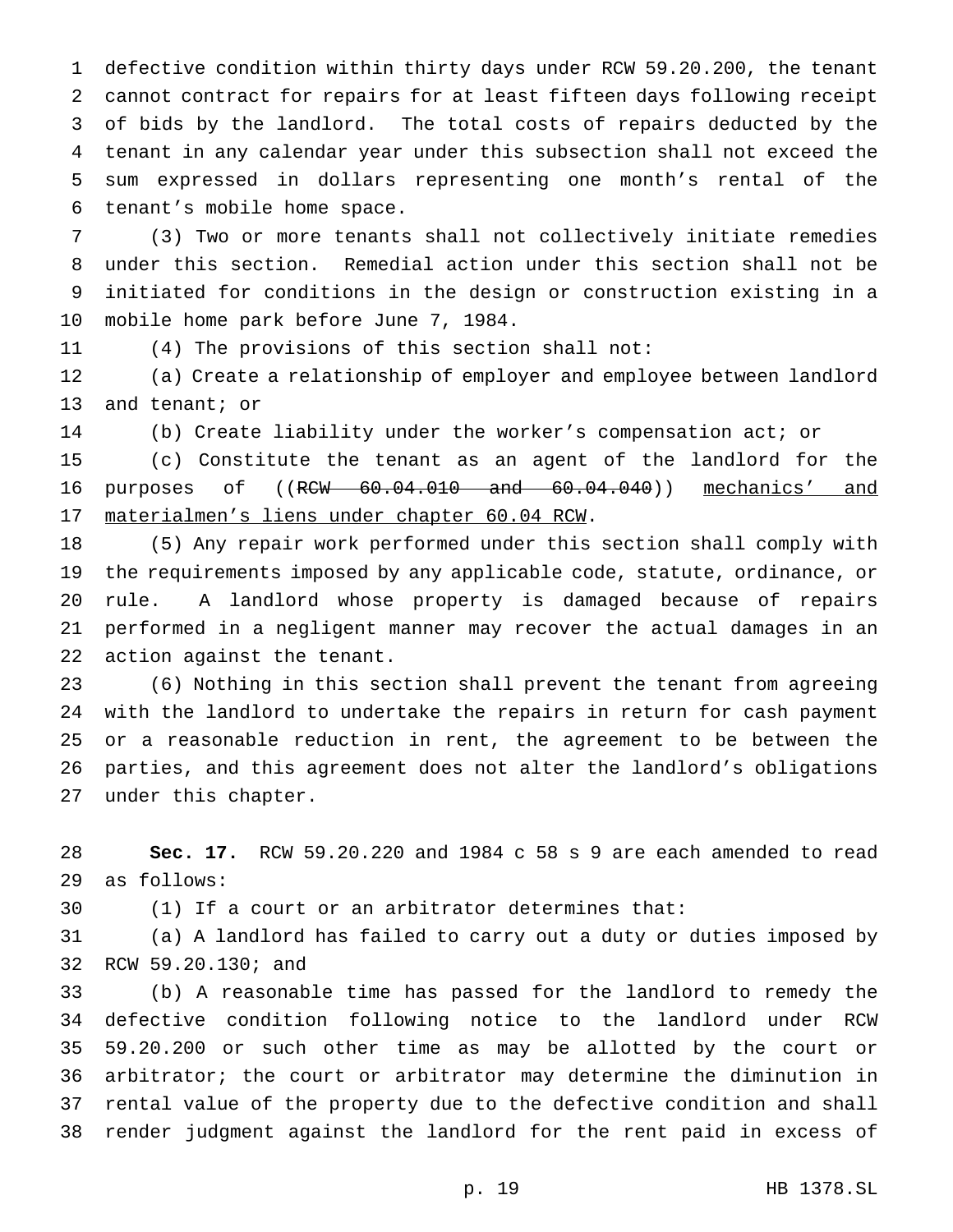such diminished rental value from the time of notice of such defect to 2 the time of decision and any costs of repair done pursuant to ((section 4 of this act)) RCW 59.20.210 for which no deduction has been previously made. Such decisions may be enforced as other judgments at law and shall be available to the tenant as a set-off against any existing or subsequent claims of the landlord.

 The court or arbitrator may also authorize the tenant to contract to make further corrective repairs. The court or arbitrator shall specify a time period in which the landlord may make such repairs before the tenant may contract for such repairs. Such repairs shall not exceed the sum expressed in dollars representing one month's rental 12 of the tenant's mobile home space in any one calendar year.

 (2) The tenant shall not be obligated to pay rent in excess of the diminished rental value of the mobile home space until such defect or defects are corrected by the landlord or until the court or arbitrator determines otherwise.

 NEW SECTION. **Sec. 18.** A new section is added to chapter 35.21 RCW to read as follows:

 (1) A city or town shall transmit a copy of any permit issued to a tenant or the tenant's agent for a mobile home, manufactured home, or park model installation in a mobile home park to the landlord.

 (2) A city or town shall transmit a copy of any permit issued to a person engaged in the business of moving or installing a mobile home, manufactured home, or park model in a mobile home park to the tenant and the landlord.

(3) As used in this section:

(a) "Landlord" has the same meaning as in RCW 59.20.030;

(b) "Mobile home park" has the same meaning as in RCW 59.20.030;

 (c) "Mobile or manufactured home installation" has the same meaning as in RCW 43.63B.010; and

(d) "Tenant" has the same meaning as in RCW 59.20.030.

 NEW SECTION. **Sec. 19.** A new section is added to chapter 35A.21 RCW to read as follows:

 (1) A code city shall transmit a copy of any permit issued to a tenant or the tenant's agent for a mobile home, manufactured home, or park model installation in a mobile home park to the landlord.